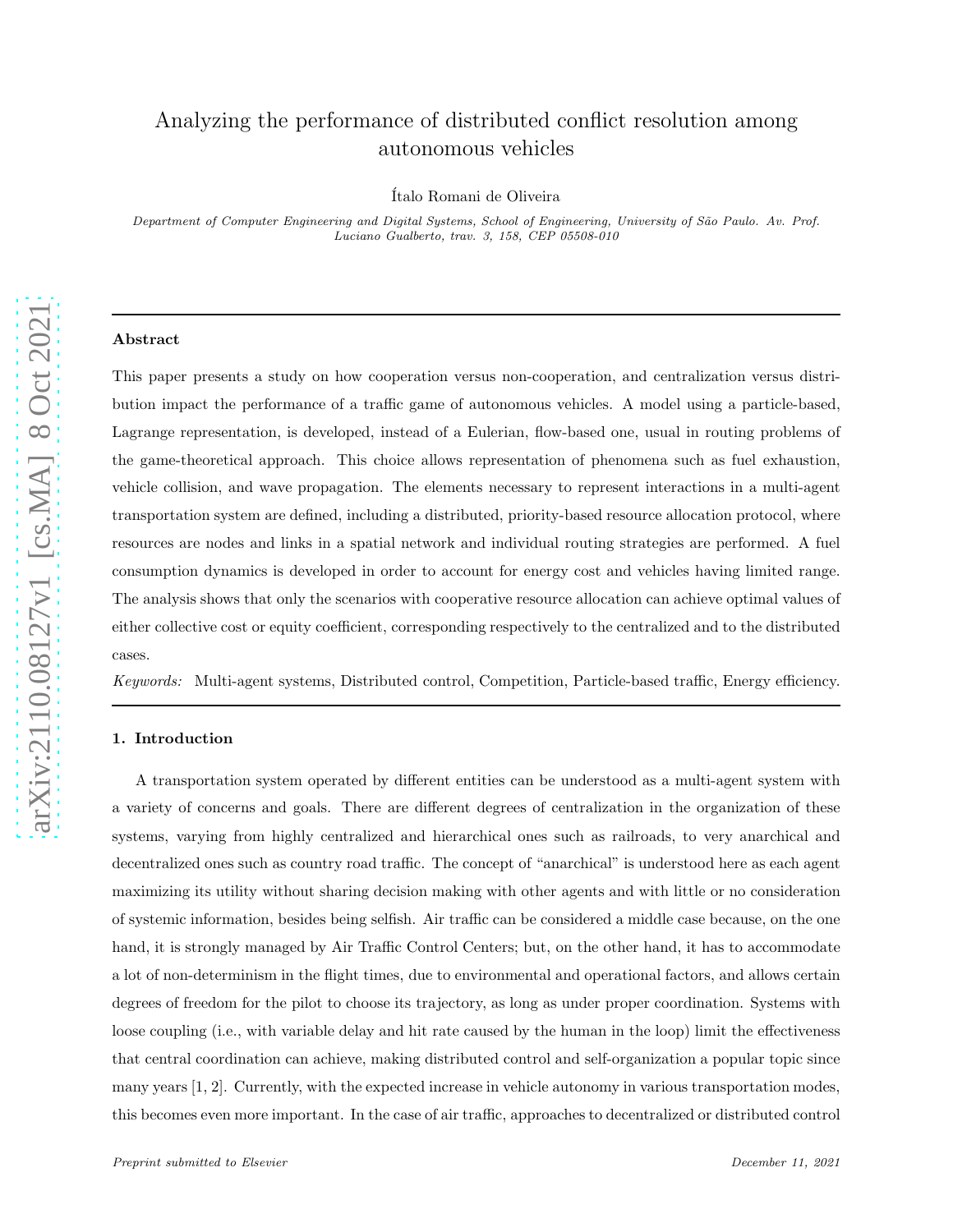vary from the most radical ones [3, 4], passing through some moderate concepts [5, 6, 7] and including more conservative ones, such as market-based mechanisms [8, 9, 10, 11] which take place at the planning stages of the operations. The so-called Collaborative Decision Making [12] in Air Traffic Management uses principles of negotiations but, as it is today, still needs hierarchy and a central authority.

The benefits of distributed control are more flexibility to the pursuit of individual goals and more reliability in conflict solving, which emanates from the shorter communication paths and avoiding processing overload to the central entity [13], even though, it is less open to optimization than centralized solutions. Game theoretical studies show that huge performance improvements can be achieved in network traffic systems when coordinated solutions are implemented instead of anarchical ones [14, 15], but most of these studies take a Eulerian approach, whereby the successive vehicles' positions are not taken into account and the traffic flows steadily during a given period of time. The abstraction of vehicle positions makes it difficult modeling the temporal propagation of the traffic, localized traffic surges and phenomena such as vehicle collision and fuel exhaustion. These aspects need some way to model the vehicle displacement in the network, and a seminal reference on such type of modeling is [16], which introduced the so-called Cell Transmission Model (CTM). In this model, a traffic way is divided into cells for which the counts of vehicles entering and leaving per unit of time are taken into account. Late evolutions of this model have been applied in combination with game theory [17, 18], where the traffic is modeled by means of Cellular Automata (CA); however these CA case studies concern linear traffic and lane changes, not routing problems. Besides, the dominant approach of these works is related to statistical physics, which has a very different concept of equilibrium than that of game theory, despite these works making analogies with such theory.

A remarkable study on congestion prediction in air traffic [19] uses a fully Lagrangian model, where each vehicle is represented as a separate object, a hybrid automaton, for which a univocal trajectory is maintained. The present study is affine with such type of modeling but does not aim at predicting real traffic and, accordingly, uses a much simpler vehicle and traffic model. Another interesting aspect of [19] is that it demonstrates the relations of its Lagrangian model with previous Eulerian models. And, because both these types of model should represent the same phenomena, it is possible as well to mix their features as it was done in [20], where a Eulerian-Lagrangian model, named Large Capacity Cell Transmission Model or CTM(L), becomes the basis for applying mixed integer linear programming to minimize the total travel time, in a fully centralized manner. The results presented in this work show the great potential of CTM(L) for traffic optimization, however, these models need some complementation for dealing with non-determinism and prioritization of individual vehicles.

The present work is devoted to efficiency and equity aspects of distributed control, the relevance of these topics coming from the following facts: first, one can observe the increasing importance of autonomous vehicles in several transportation modes, notably in ground transportation, with autonomous cars being developed by several vendors, and in aviation [21], with the ever growing importance of drones; and, second, the concept of autonomous vehicle is usually associated with distributed control. As written in the same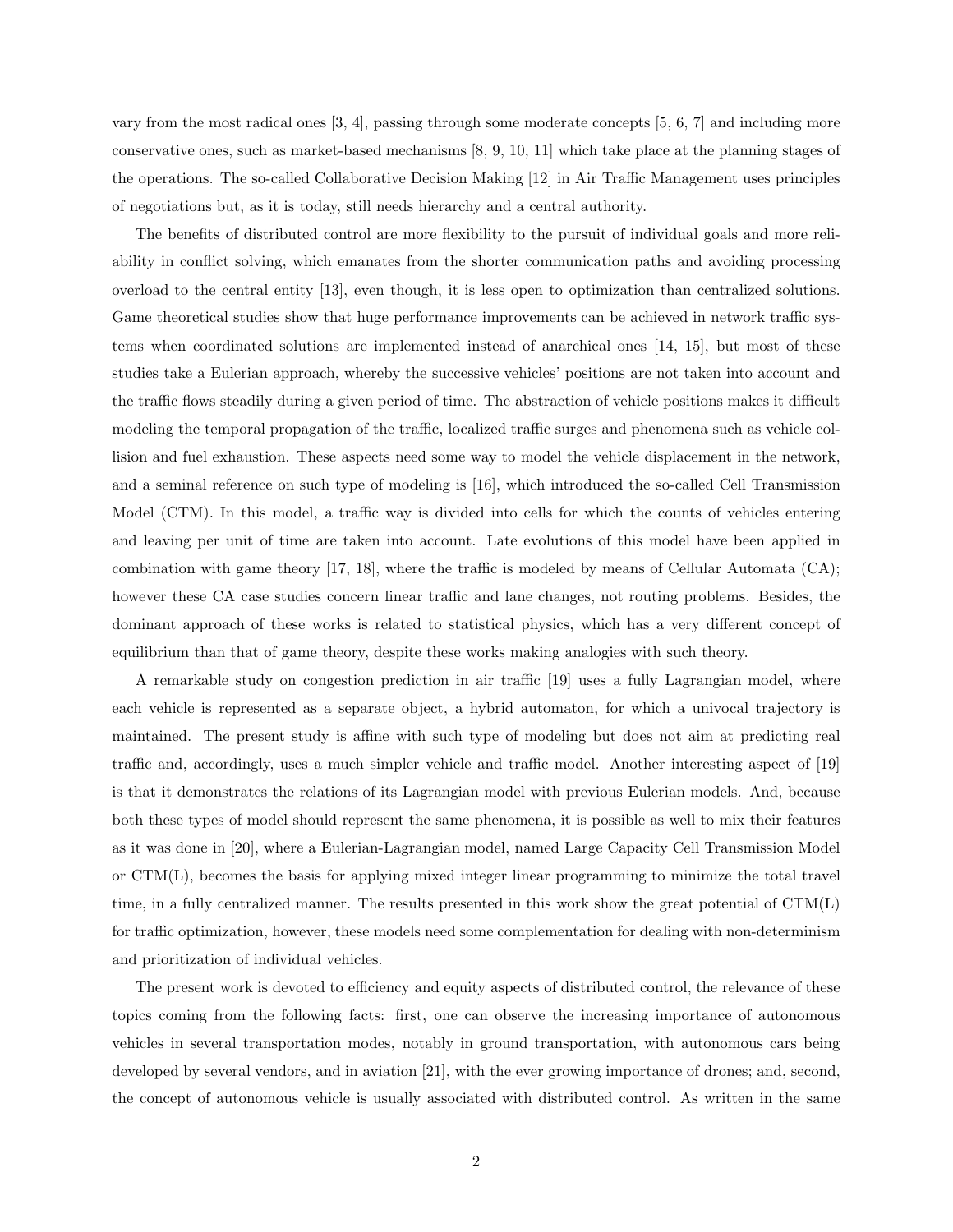reference [21], "Autonomy is the ability to achieve goals while operating independently from external control." Distributed control, however, can occur cooperatively or non-cooperatively, and this impacts the systemic traffic efficiency. When multiple autonomous vehicles use a protocol to resolve conflicts, there is some degree of cooperation, which can be as low as notifying the intent, and can be as high as agreeing to a conflict resolution algorithm and electing a leader to execute the algorithm and to direct the conflict resolution process. In the latter case, this cooperation becomes similar to centralized control, however, the uncertainties which this scenario retains on team formation and who will be elected as the leader still can be understood as a form of distributiveness. In this paper, however, the terms "non-cooperation" and "cooperation" refer to cases of cooperation in different degrees of cooperativeness among vehicles, as it will be explained in section 5.

Recognizing the merits of the previous works on traffic modeling and optimization, cited above or else, the present paper aims at filling the existing void in applying game theory to study particle-based vehicle traffic models, contributing to developing a method for measuring the impact of cooperation versus non-cooperation on the performance of vehicle traffic systems, when micro-level interactions are taken into account. In order to achieve this aim, the paper is structured as follows: Section 2 introduces the basic model elements of the vehicle traffic game defined in this work, and presents the main features of a resource allocation protocol used to solve route conflicts among the vehicles in a decentralized manner; in Section 3 it is described how the vehicle traffic game was validated according to several aspects, such as overlappings, starvation, and entropy; further, in section 4, a fuel consumption dynamics is introduced in order to represent this important aspect of real vehicles; then, in section 5, the main goal of this paper is accomplished, which is to analyze the impact that cooperation and non-cooperation have in the performance of the system; and, finally, section 6 discusses the results and how they can be used in further developments.

## 2. The traffic network game

Let  $\mathcal{G} = (\mathcal{V}, \mathcal{E})$  be a graph representing a traffic network. In the graph theory jargon, a network node is called a vertex and a network link called an edge, so these terms are used hereafter. Vehicle agents occupy the vertices in  $\mathcal V$  and move through the edges in  $\mathcal E$ , in discrete time. Each vehicle  $a_i$  starts at a source vertex  $s_j$  and has a destination vertex  $d_j$ . At each time  $t_n, n = 1, 2, \ldots$ , a vehicle chooses the next vertex among the neighbors of the current vertex and moves to it between the times  $t_n$  and  $t_{n+1}$ . This assumption of unitary travel time for all edges is used for simplicity, however, this can be generalized to arbitrary times. The choice of a vertex is instantaneous and respects certain restrictions. This assumption is plausible because with autonomous vehicles this choice involves only sensing and computing, so it can be approximately instantaneous.

The graph vertices and edges can be used by any number of vehicles at any time, however, in this game, this is considered an unsafe situation that should be avoided, which we call an encounter or, equivalently, overlapping. A vertex encounter may occur at any time instant. An edge encounter is said to happen at edge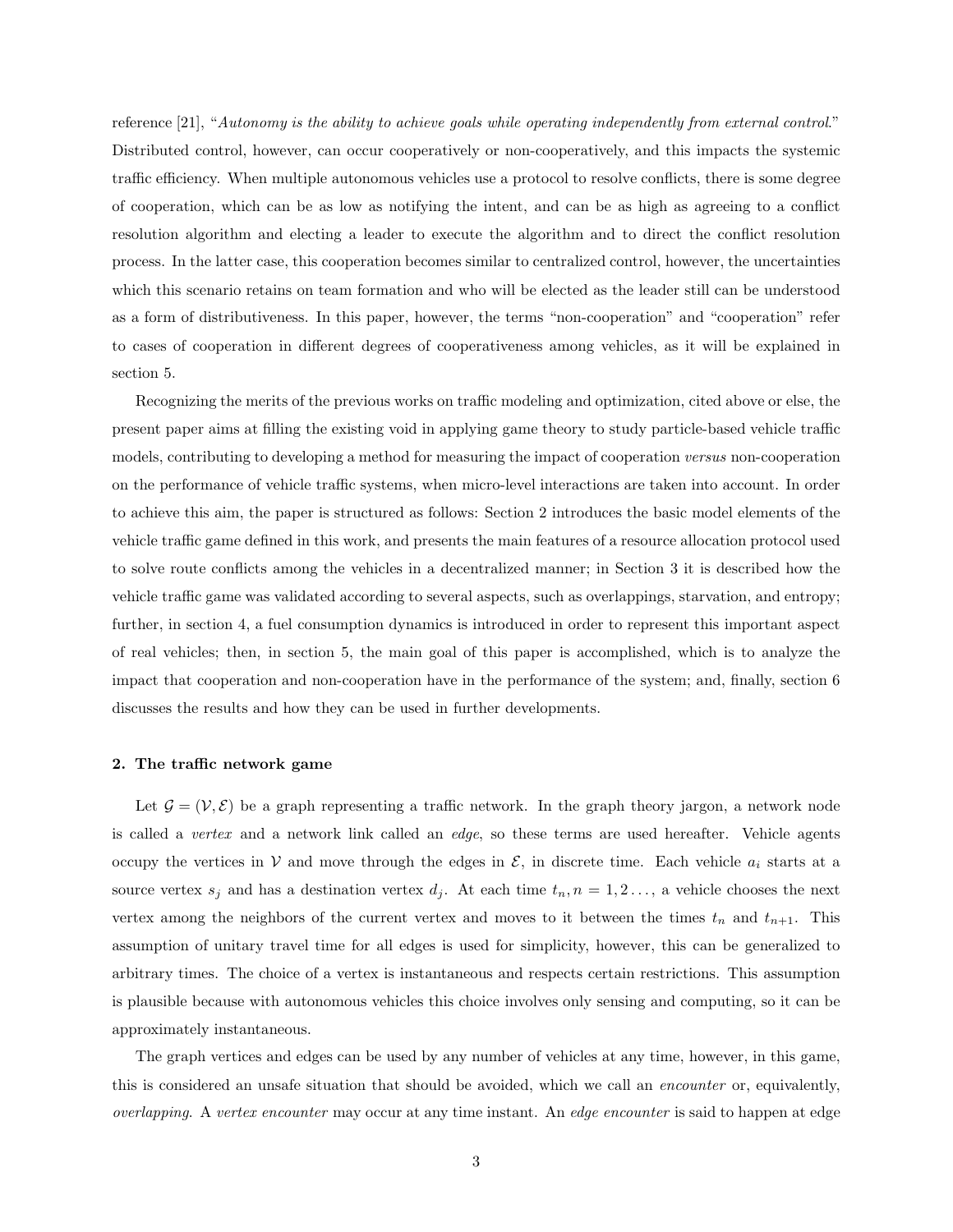e at time t when more than one vehicle uses e to move between the times  $t_{n-1}$  and  $t_n$ . Depending on the physical interpretation, an encounter may represent or not a collision, but this definition is not necessary for the present analysis, though it might be needed in future studies. When the vehicle reaches its destination vertex, this vertex is occupied for just one time step, after which the vehicle is removed. These definitions are made for a game where each vehicle is a player having the mission to reach its destination vertex, and encounters are avoided as much as possible, with decisions that can be made either individually, in one scenario, or my means of a central entity, in another scenario.

A rule of this game is that vehicle  $a_i$  has a quantity of fuel  $\phi_i$ , which decreases at a certain rate with each movement, possibly becoming less than enough for making any further move, a situation in which the vehicle has to stop for refueling. This situation is referred to as *starvation*, and is a model feature which is assumed because of the limited planning capabilities which exist in practice: despite the route to the destination is known, it is not possible to fully predict the interference of other traffic onto the own vehicle trajectory (as well as of weather and other external factors, in real systems).

#### 2.1. Distributed resource allocation protocol

The distributed or decentralized resource allocation protocol is essentially a set of rules for each vehicle to find its route in a distributed interaction, without referring to a central arbitrator or controller, in such a way that it reaches its destination without overlapping with other vehicles along. Another way of thinking of this game is that each vehicle has to solve an online optimization problem [22] for route finding, subject to constraints coming from the resource capacities, from the states of the other vehicles and from the resolution protocol.

A novel protocol of such type was developed for this study, as described in Appendix B. It is a special type of deferred acceptance matching mechanism [23, 24], doing matching between vehicles and vertices by means of single bid auctions. Each vehicle uses a priority value which determines its valuations of the resources and, consequently, influences in its bid values. This protocol was validated and applied to some instantiations of the vehicle traffic network game defined above and subjected to performance analysis in several aspects, as described in several parts of this paper.

#### 2.2. Example of instantiation of the vehicle game

Let  $\mathcal G$  be a tetrahedral graph, which is the maximal complete planar graph and can be depicted as any of the examples in figure 1, among other forms. In the initial case considered, these edges are bi-directional  $((u, v) = (v, u))$  and have no capacity limitation, however, overlappings must be avoided by the conflict resolution protocol and the vertex choosing strategy.

Three vehicles are placed at vertices in the beginning of the simulation, without overlappings, and have to reach a destination vertex distinct from its starting position, thus they have a direction, as shown in figure 2.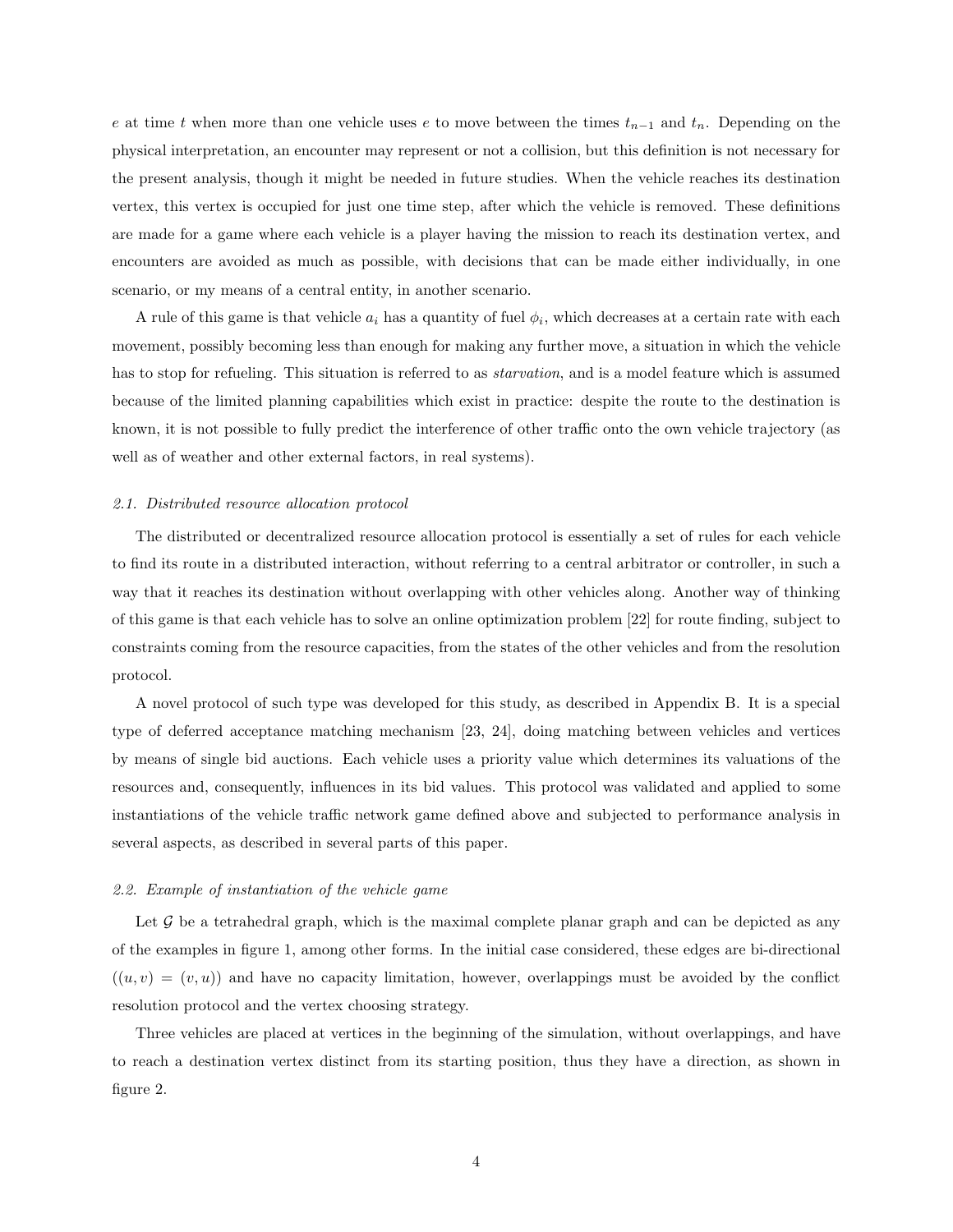

Figure 1: Some projections of the tetrahedral circuit.



Figure 2: Some initial vehicle configurations in the tetrahedral circuit.

In the absence of conflicts, it is possible to complete all missions in just one time step. Conflicts, though, may happen, as in figure 2.b, in which vehicles  $a_2$  and  $a_3$  are disputing the same vertex for the next step and, and as in figure 2.c, where vehicles  $a_1$  and  $a_2$  are disputing the same edge. In order to solve these conflicts, the resource allocation protocol and the vertex choosing strategy are used, avoiding overlappings in the extent possible and enabling accomplishment of the vehicles´ missions.

Considering the number of initial game configurations, if the distinction of vehicle ids is disregarded, there are in total 108 distinct cases: 4 possibilities of vehicle positioning at vertices, as there is just one vertex without vehicle each time; in each of these possibilities, each vehicle has 3 possible choices for the next vertex and the destination vertex, which are the same. It is assumed that, in the initial state, the intended next vertex cannot be the current vertex (a vehicle cannot start with the intention of holding its position). As there are three vehicles, the possibilities for all vehicles are multiplied, thereby totaling 3<sup>3</sup> possibilities for each initial positioning, thus resulting in  $4 \times 3^3 = 108$  initial configurations. Considering the permutations of 3 distinct vehicle ids, this number is multiplied by 3!, amounting to  $108 \times 6 = 648$  initial configurations. It is assumed that these initial configurations have equal probabilities.

Each of the initial configurations will open a tree of possible game trajectories. In order to evaluate the effect of the priority relationship established by the vehicles' priority indices, these trajectory trees were used to explore the entire game state space, with the probabilities of conflict being calculated at the tree nodes. An example of a game tree with the possible game trajectories is presented in Appendix C.1.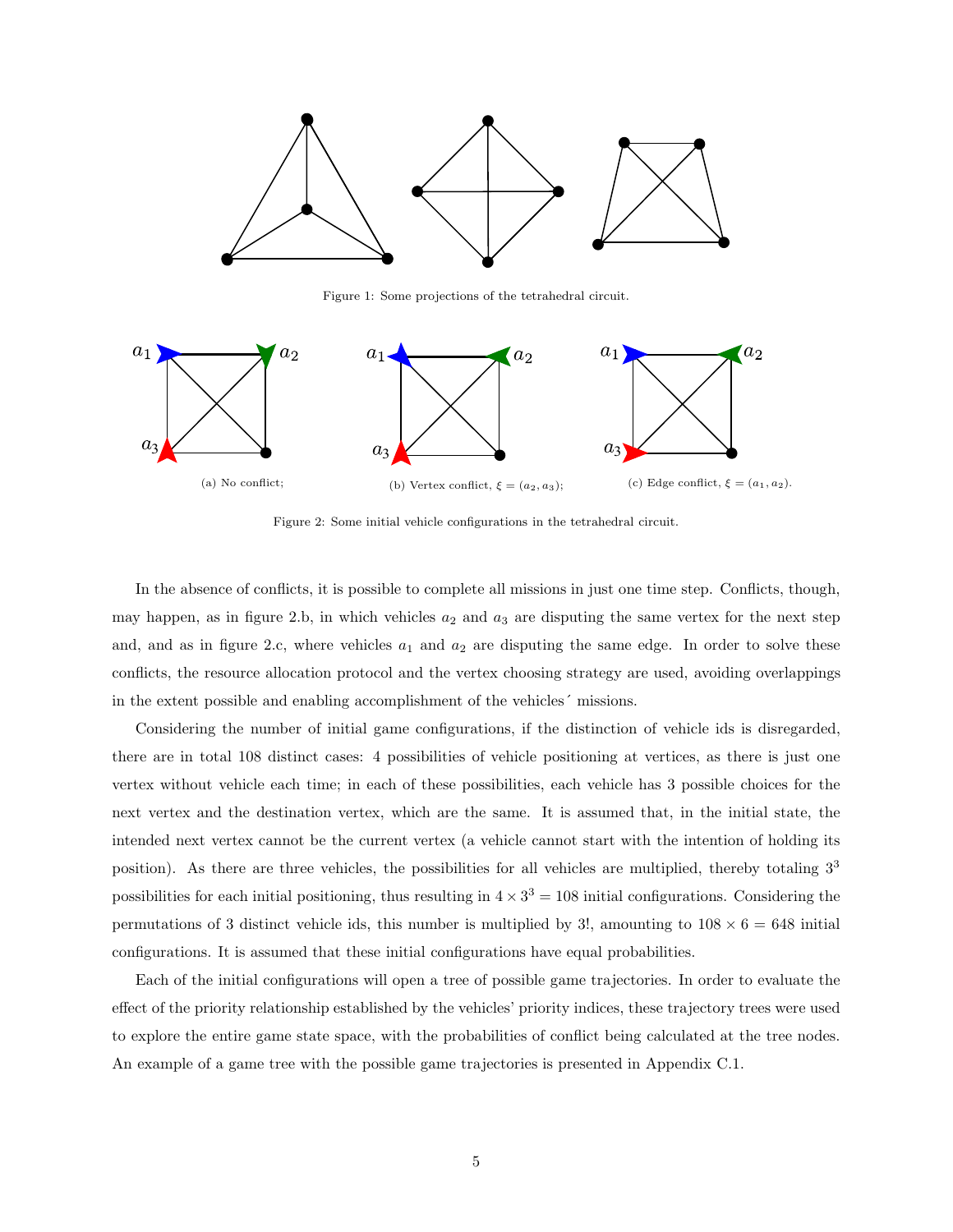## 3. Validation of the vehicle traffic game

Experiments were done to check the various aspects of the game and are reported in Appendix C. Besides the visualization of a trajectory tree example, the following characteristics have been examined:

- Vehicle overlapping: despite being hard to guarantee, via an analytical proof, that a distributed resolution protocol such as the one here avoids vehicles overlapping in 100% of the situations, here it was exhaustively tested and no overlapping was found.
- Probability of vehicle starvation given a limited amount of fuel: this gives some measure of the efficacy of the protocol with various combinations of values of vehicle priorities vector. A vehicle starving before reaching destination generates extra costs and, depending on how the handling of this situation is, may have unsafe consequences.
- Probability of non-termination with the hypothesis of unlimited fuel: because the distributed resolution protocol is non-deterministic, it is possible that the game trajectory instantiations become cyclical and, in some cases, the cycles can go on infinitely. Obtaining the probability of non-termination gives a measure of the efficacy of the conflict resolution protocol, although in practice the vehicles will have limited fuel or have to stop for maintenance.
- Traffic entropy analysis: measuring the entropy of the traffic configurations generated by different vehicle priority combinations helps to understand the patterns which contribute to increasing or decreasing the performance of the distributed conflict resolution protocol.
- Hold vs. No-hold: comparisons were done with some performance indicators between the cases where the vehicles can hold position along time and when they cannot do so. For the present game definitions, the no-hold case was deemed better suited and used for the core performance analyses of this paper.

Based on those findings, the definitions of the game and the resource allocation / conflict resolution protocol were considered consistent, robust and safe for the purposes of this study.

# 4. Fuel-based priorities

This section is dedicated to defining and using some game characteristics that express more truly the reality existing in some transportation systems in which fuel consumption plays a prominent role.

## 4.1. A more realistic fuel consumption model

Vehicles that carry their own fuel have worse performance when they are loaded with more fuel. This phenomenon is hardly noted by us in our everyday use of ground transportation, however, is highly significant for aircraft pilots, race vehicles, rockets, and others. As the fuel gets consumed along the trip, the vehicle mass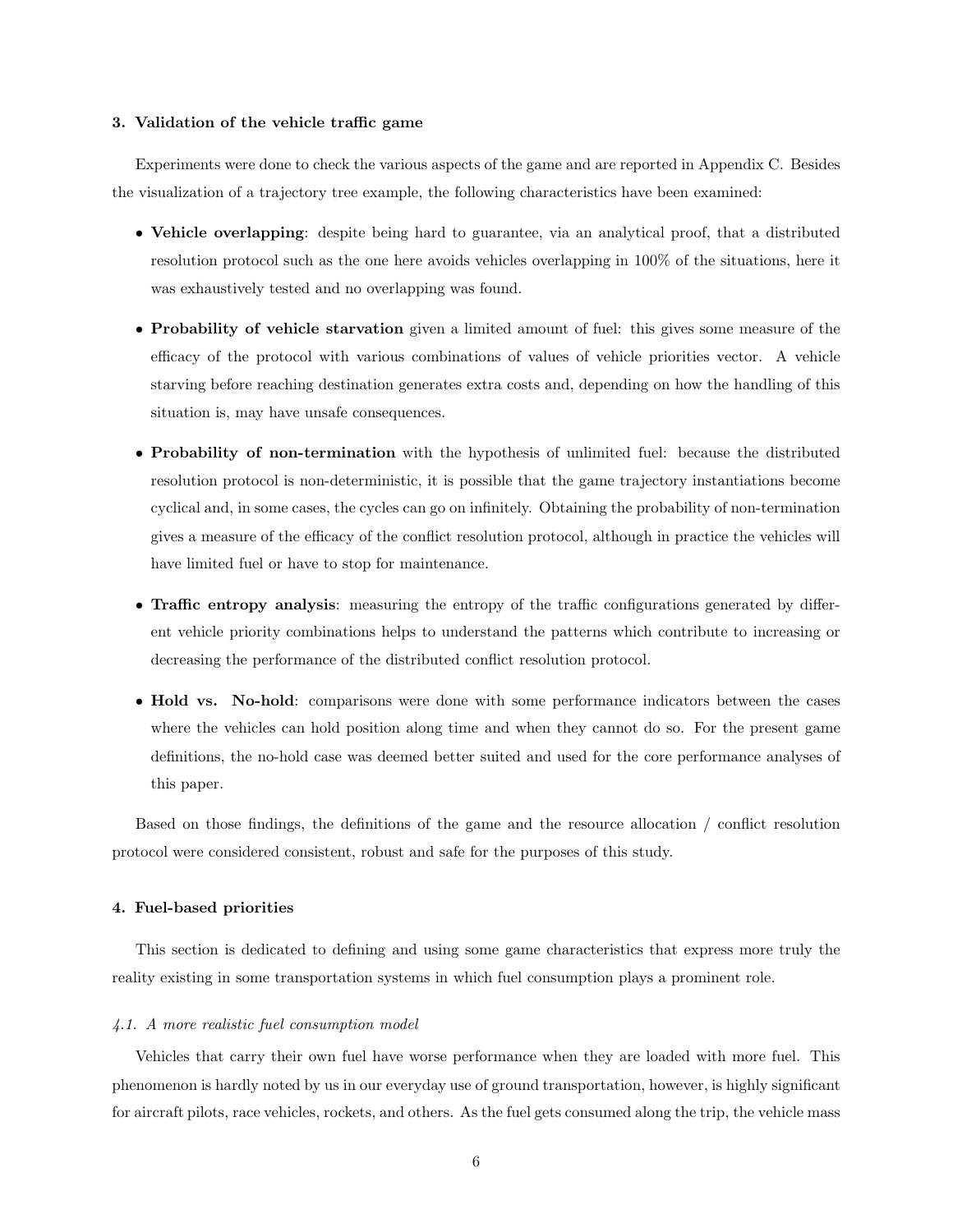diminishes and its performance improves; this way, for a given speed, the fuel consumption rate decreases as the trip progresses. This behavior is represented by the following differential equation:

$$
\dot{\phi}(t) = \rho - \lambda \phi(t),\tag{1}
$$

where  $\phi$  is the fuel quantity of the vehicle,  $\rho$  is a constant value corresponding to the fuel rate when  $\phi \to 0$ , and  $\lambda$  is another constant. This means that the rate of fuel consumption is proportional to the sum of a constant fuel rate, corresponding to the physics of the empty vehicle, and a term proportional to the current amount of fuel. In more informal words, the amount of fuel burnt per second is higher when there is more fuel in the tank to be carried. Underlying this statement, it happens that the power generated by the engines, which is proportional to the fuel burning rate in a given environment condition, is gradually reduced along the trip.

Being a linear ODE, a solution for equation 1 can be easily obtained (e.g., by Laplace transform), thereby allowing to write an explicit formula for the amount of fuel remaining at time t:

$$
\phi(t) = \left(\phi^{\langle 0 \rangle} - \frac{\rho}{\lambda}\right) e^{-\lambda t} + \frac{\rho}{\lambda},\tag{2}
$$

where  $\phi^{(0)}$  is the initial amount of fuel. When this is given, the formula allows calculating the amount of fuel remaining at each moment in time, until it vanishes. On the other hand, over the assumption of constant speed and constant environmental conditions for the engine, t can be fixed to a value  $t_{\min}$  which is the duration of the shortest path between origin and destination, and from equation 2 it is possible to calculate the minimum amount  $\phi^{(0)*}$  of fuel necessary to accomplish the vehicle's mission, supposing no rerouting.

This fuel consumption model has a direct relationship with the Breguet Range Equation [25], widely used for aviation flight planning, according to the following equations:

$$
\lambda = g \frac{\text{SFC}}{(C_L/C_D)}\tag{3}
$$

$$
\rho = -m_{\rm min}g \frac{\rm SFC}{(C_L/C_D)}\tag{4}
$$

where  $g$  is the gravitational constant and the following parameters determine the aircraft performance characteristics:  $m_{\text{min}}$  is the minimum "flyable" aircraft mass (the aircraft itself plus the minimum legal amount of fuel and the payload),  $C_L$  is the lift coefficient,  $C_D$  is the drag coefficient, and SFC is the Specific Fuel Consumption, a measure of the engine efficiency.

## 4.2. Fuel-based priority rule

Unlike section 2.2, where the priority of each vehicle is constant throughout the game, here fuel and priority are coupled by equations expressing a relationship between each other. For vehicle i at time  $t_n$ ,

$$
w_i^{\langle n \rangle} = \left[ \frac{\max\left(0, \phi_i^{\langle n \rangle} - \phi_i^{\langle n \rangle *}\right)}{\tau_i - \phi_i^{\langle n \rangle *}} \right]^{\epsilon},\tag{5}
$$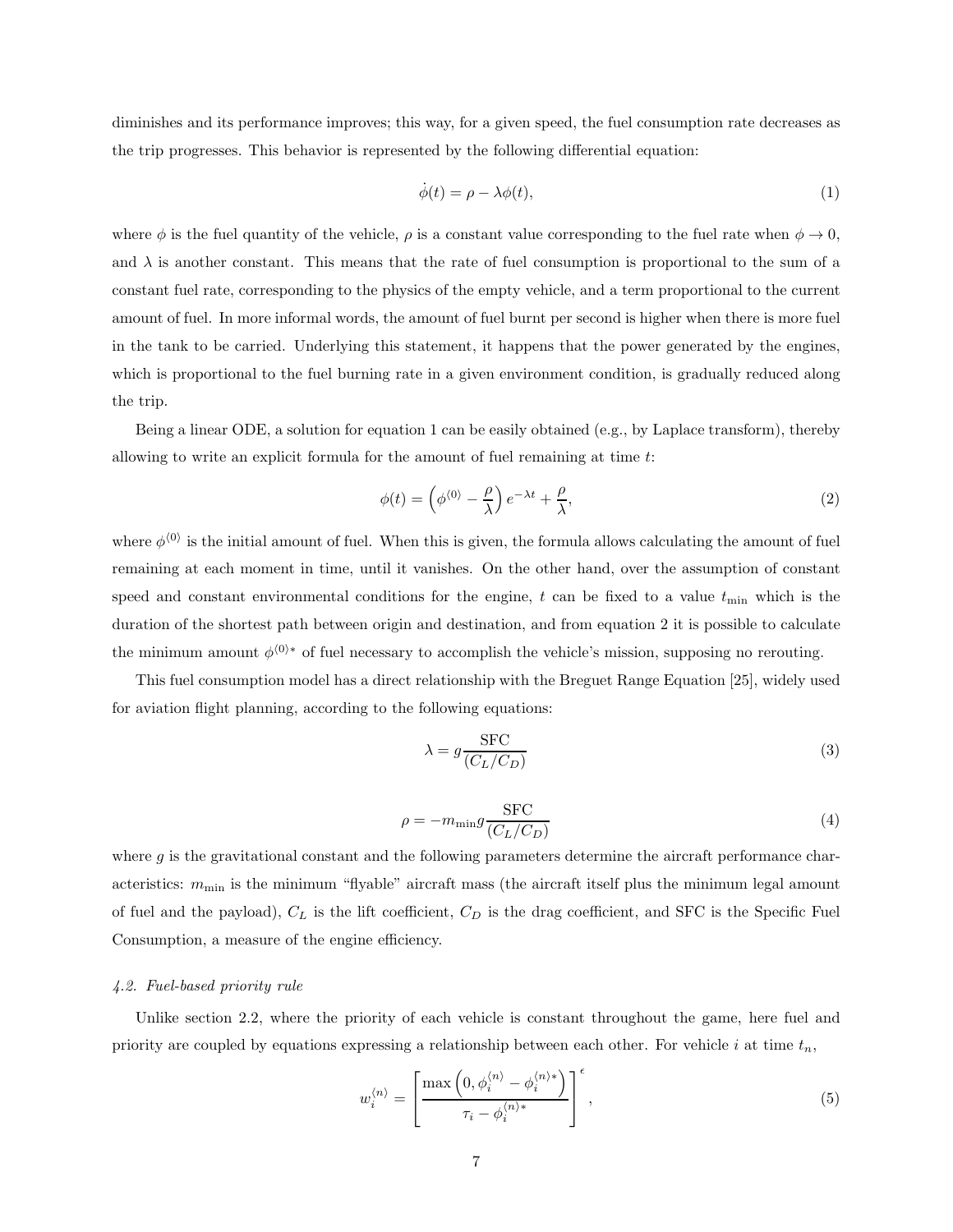where  $\phi_i^{(n)*}$  is the exact amount of fuel necessary to reach the destination vertex using the shortest route, and  $\tau_i$  is the tank capacity of the vehicle. So, the max numerator in equation 5 gives the amount of "spare" fuel, and the denominator gives a proxy measure for fuel spent and, consequently, for the past length of the travel. The exponent  $\epsilon \geq 0$  provides a non-linear bending towards  $0 \ (\epsilon > 1)$ , stressing the importance of numerator, or towards 1 ( $\epsilon$  < 1), stressing the importance of the denominator. In this study,  $\epsilon$  = 1 is used throughout.

It is intuitively reasonable to make the vehicle priority proportional to the spare fuel, such that, if the vehicle is low on fuel, it will not make detours; in many types of vehicles, insufficient fuel is a safety issue (e.g. heavier-than-air aerial vehicles). In the denominator, it could be used just the tank capacity as a way to normalize the priority, however, this would have ruled out an important principle of job scheduling, as a traffic system can be seen as a job processing system where each job is a vehicle's mission. If a system has several ongoing tasks, it is most often effective to prioritize jobs with smaller time to completion, because once they finish, resources are freed and the longer jobs can be expedited. This also decreases systemic entropy. As  $\phi_i^{(n)*}$  is directly proportional to the distance to destination, subtracting it in the denominator achieves the desired priority effect.

Other factors that could be taken into account in the priority rule are the payload quantity, payload type, mission type, etc., but they are not considered in the present study.

## 4.3. Fuel dispatch strategies and penalty policies

With the above principles understood, one realizes that the fuel-based priority rule brings no incentive to carry extra fuel. Actually, vehicles carrying extra fuel will not only burn more fuel per unit of time, but also will have higher priority index and, consequently, be more likely to make detours to give way for emptier vehicles. This is very plausible at peer-to-peer conflicts, however, it would be a myopic rationale in the systemic context. If two conflicting vehicles have the minimum fuel, one of them will have to deviate anyway, thus it is guaranteed it will not reach its destination. Based on this reasoning, it is not optimal to depart with the minimum amount of fuel.

For simplicity, there is only one degree of freedom in a vehicle's fuel dispatch strategy: the initial priority index  $w_i^{(0)}$ , from which is determined the initial amount of fuel  $\phi_i^{(0)}$ . This determination is based on equation 6 below,

$$
\phi_i^{\langle 0 \rangle} = \min \left[ \tau_i, \phi_i^{\langle 0 \rangle *} + w_i^{\langle 0 \rangle} \left( \tau_i - \phi_i^{\langle 0 \rangle *} \right) \right] \tag{6}
$$

which, in turn, is originated in equation 5.

In order to avoid introducing more degrees of freedom to the problem, it is assumed that  $w_i^{(0)}$  has to be chosen indifferently to the mission routes. Nevertheless, the numerous uncertainties in real operations dilute the importance of prior route knowledge.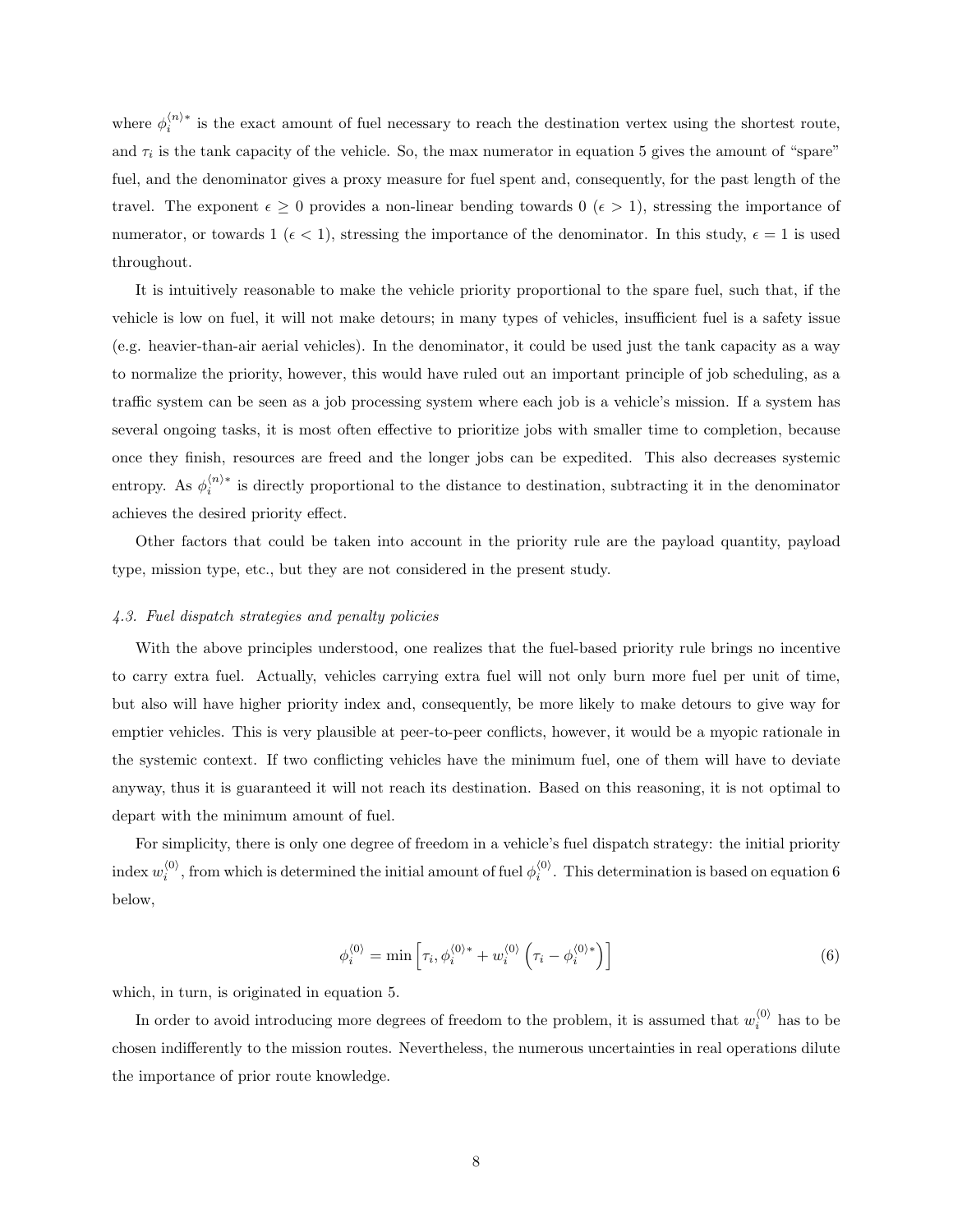In the model developed here, the penalty policy for landing on an alternate location (a circuit vertex other than that of the mission destination) has also a simple definition, being the sum of a fixed and a variable component. The fixed one is a fuel-equivalent operational charge  $\widetilde{\Phi}$ , and the variable one is  $\phi_i^{(n)*}$ , the minimum amount of fuel needed to reach the original mission destination. In the real world, the costs for a transportation vehicle stopping and re-dispatching at an unintended location are numerous. Firstly, there is energy dissipation in decelerating and energy consumption for accelerating and, in the case of aerial vehicles, there is also descending and climbing. Secondly, refueling (or recharging, in the case of an electrical vehicle) and doing another departure check takes time. Thirdly, the incurred extra time generates extra financial costs from the market discount rate applied to the capital invested in the equipment and from contractual fines. Besides, the delay is likely to cause customer dissatisfaction and many other subjective costs.

These various cost factors are wrapped up, in this model, in a fuel-equivalent amount, and this allows working with a single and intuitive cost quantity (a negative payoff) for the game outcome. Thus, the fuel penalty  $\widetilde{\phi}_i^{\langle n \rangle}$  for the *i*-th vehicle starving at time  $t_n$  is defined as

$$
\widetilde{\phi}_i^{\langle n \rangle} = \widetilde{\Phi} + \phi_i^{\langle n \rangle *}
$$
\n<sup>(7)</sup>

#### 5. Analyzing the performance of distribution and cooperation

It is sought here to compare the social performance of the game when the utility maximization occurs individually (anarchically or non-cooperatively) and when it occurs cooperatively. The effect of cooperation may be supplanted by a central coordinator, and this case will be analyzed here. If agents are rational, selfish and know how others play, there may be anarchical equilibrium points where each agent's expected individual utility is maximized with respect to the choices available to itself and to the others. There are several variants for the definition of equilibrium, being the Nash's the most used one [26]. A Nash equilibrium is the combination of individual strategies from which no agent, having knowledge of other agents' available strategies, can take benefit from unilaterally changing its own strategy. Furthermore, equilibrium theory is a central element of Mathematical Economics and is widely used for analyzing competitive markets such as those of airlines, as done in [27], from a more purely economic point of view, and in [8], which considers the competition for traffic resources. The latter work, however, is elaborated on a Eulerian traffic flow model, distinctly from the present work, which uses a Lagrangian approach. Considering the game under study here, it is not possible to state the existence of Nash equilibria, because the strategy parameter  $w_i^{(0)}$ is continuous and the payoff function is not. Having the game a negative payoff represented by the total fuel-equivalent cost, this payoff jumps discontinuously between airports/vertices. However, a simplifying assumption is taken, which is to admit only a set of finite values for the strategy parameter, and this allows an initial analysis of game equilibria.

The vehicle traffic game used to analyze how different strategies perform against the cost logic is very similar to that validated in section 2.2, with the same tetrahedral circuit, three vehicles, resource allocation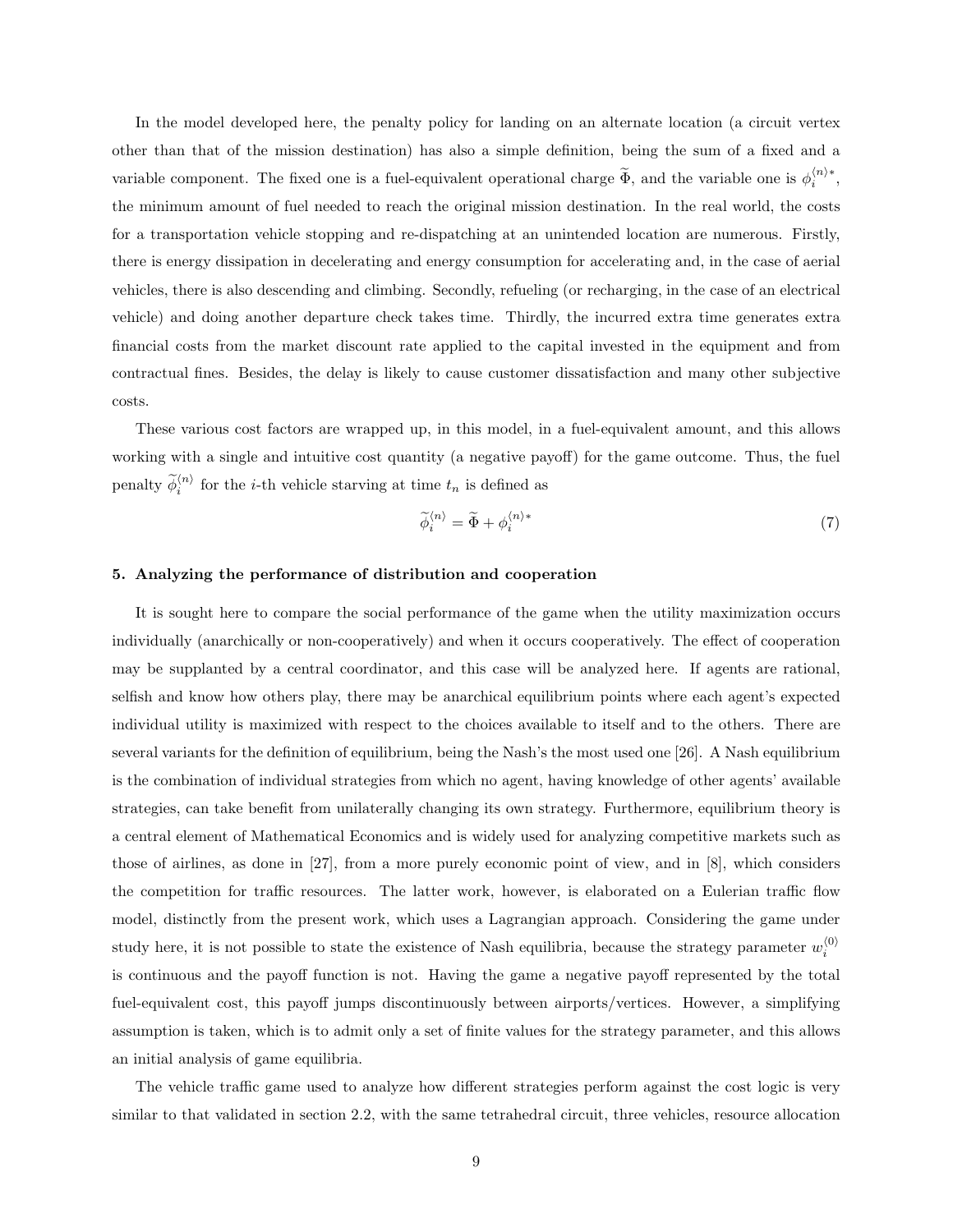protocol  $\bm{P}$  and routing strategy. Additionally, the fuel consumption model of section 4.1 was used, with  $\rho = 1, \lambda = 0.02$ , and  $\epsilon = 1$ , as well as the fuel-based priority assignment of section 4.2. The vehicle tank capacity T is defined as 5.0 units of fuel, and the fuel-equivalent penalty  $\widetilde{\Phi}$  for starvation is defined as 2.0 units of fuel. Both the individual and collective performance of these two settings were measured and analyzed, as described in the next subsections.

# 5.1. Optimum strategy vector

Before defining the discrete values to be used by the agents as the strategy choices, it is worth finding which the optimal social outcome for the game is. Letting  $w_i^{(0)}$  vary between 0 and 1 for the three vehicles and using the general purpose optimization algorithm DIRECT [28] as implemented in [29], it was possible to find that the optimum  $w^{(0)}$  is  $(0, 0.51, 0.51)$ , yielding a collective cost of 4.99 units of fuel. Under the hypothesis of symmetry, the other two permutations of this vector,  $(0.51, 0.051)$  and  $(0.51, 0.51, 0)$ , are equally optimal.

#### 5.2. Discrete-valued strategies

It can be supposed that an agent (a vehicle) has to choose from a finite set of values of  $w_i^{(0)}$  and, for simplicity, the only two scalar values of the optimum vector are used: 0 and 0.51. With this assumption, it is possible to build a payoff matrix of fuel costs incurred, as shown in table 1.

|                                   | $w_1^{\langle \overline{0} \rangle}$ | 0.0  |      | 0.51 |                   |  |
|-----------------------------------|--------------------------------------|------|------|------|-------------------|--|
|                                   | $w_2^{\langle 0 \rangle}$            | 0.0  | 0.51 | 0.0  | 0.51              |  |
|                                   |                                      | 2.68 | 2.21 | 2.22 | 1.83              |  |
|                                   | 0.0                                  | 2.60 | 2.22 | 2.21 | 1.83              |  |
|                                   |                                      | 2.56 | 2.21 | 2.21 | 1.32              |  |
| $\mathbb{I}$<br>$\hat{w}^{(0)}_3$ |                                      | 7.84 | 6.64 | 6.64 | $\overline{4.99}$ |  |
|                                   |                                      | 2.21 | 1.32 | 1.83 | 1.87              |  |
|                                   | 0.51                                 | 2.21 | 1.83 | 1.32 | 1.82              |  |
|                                   |                                      | 2.22 | 1.83 | 1.83 | 1.80              |  |
|                                   |                                      | 6.64 | 4.99 | 4.99 | 5.49              |  |

Table 1: Payoff table of the vehicle traffic game with tetrahedral circuit.

In the top and left cells, this table shows the combination of values of the priority vector  $\mathbf{w}^{\langle 0 \rangle}$  =  $(w_1^{(0)}, w_2^{(0)}, w_3^{(0)})$ . In the central cells, the table shows the expected costs incurred by each of the vehicles and their total. The order of these cost numbers in these cells is, from top to bottom,  $a_1, a_2, a_3$  (each of individual players' cost) and their total, marked with a horizontal bar on top. It is possible to observe that the lowest possible individual and collective cost occurs at  $\mathbf{w}^{(0)} = (0, 0.51, 0.51)$  and its permutations, and the highest collective cost is achieved at  $\mathbf{w}^{(0)} = (0, 0, 0)$ . Despite the game being conceptually symmetrical,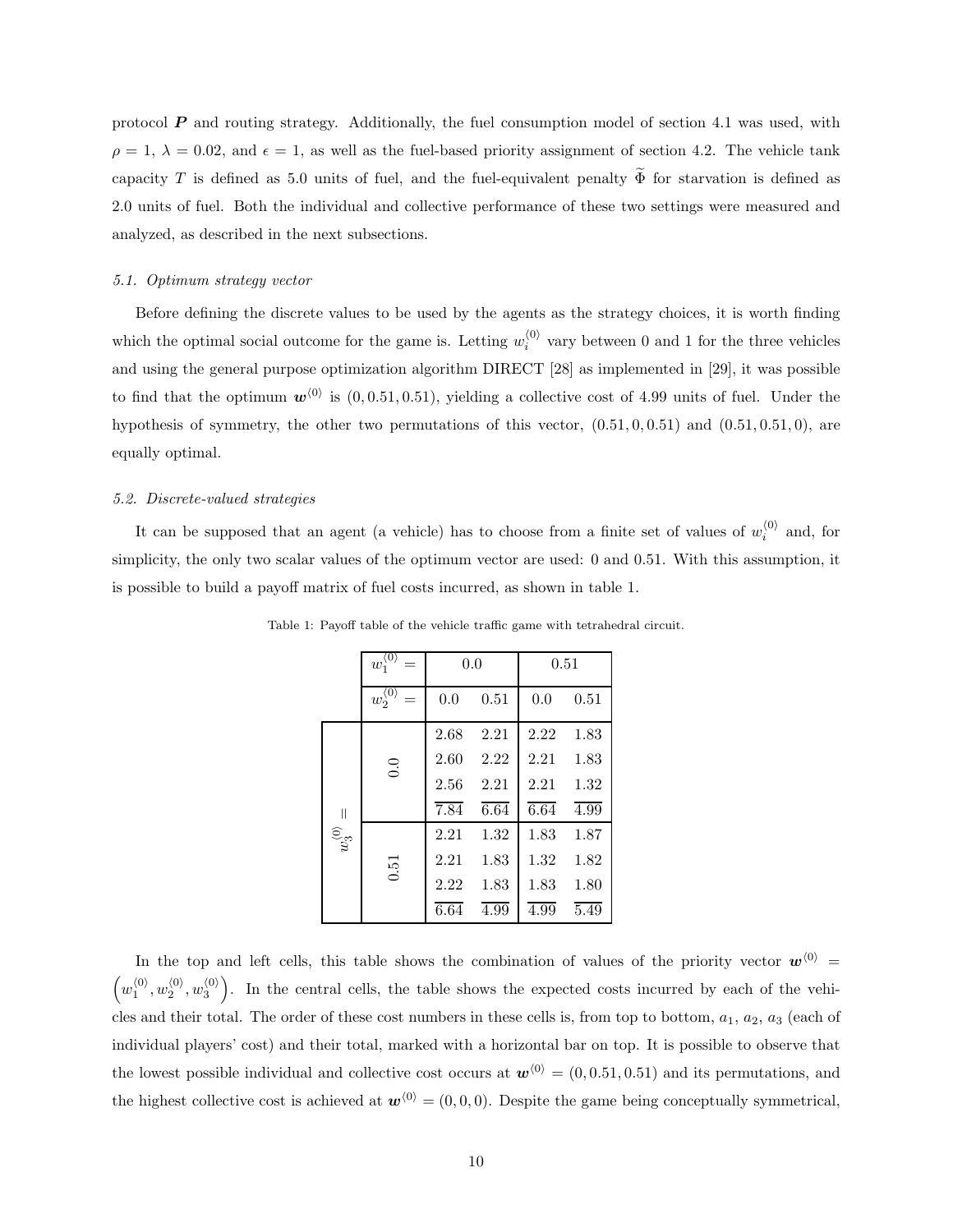there are small differences among the individual payoffs at the points with equal priorities. The reason for this is that, in case there are two or more simultaneous conflicts to be solved, with vehicles having equal priorities, the implementation of the conflict resolution protocol (in Appendix B) will use the vehicle id (1,2,3) to select the first conflict to be solved, defining the highest as the most prioritary. It is not possible to randomize this choice, otherwise, the protocol would fail. But these differences are not relevant to the performance analyses which follow.

## 5.3. Finding equilibrium and the price of anarchy

A question of high importance here is if there is some equilibrium point in this game. In order to analyze this, it is important to have in mind that the choice of priority value is simultaneous, with agents having to make their decisions not knowing the opponents' decisions. In this case, a Nash equilibrium exists if there is a tuple of strategies in which each strategy is the best response to the other ones. If the game has only two players,  $(A, B)$  is an equilibrium if A is the best response to B and vice versa. If the game has three players, as it is the example developed here,  $(A, B, C)$  is an equilibrium if A is the best response of player 1 to player 2 choosing B and player 3 choosing C; B is the best response of player 2 to player 1 choosing A and player 3 choosing  $C$ ; and  $C$  is the best response of player 3 to player 1 choosing A and player 2 choosing B. This is clearer when using *pure* strategies, i.e., when A, B and C are deterministic, so that one agent can completely anticipate what the others will play, but this situation cannot be found in the present case.

Reasoning from the viewpoint of an individual agent, without coordination, it is impossible to obtain one of the optimum points  $w^{(0)} \in \{(0, 0.51, 0.51), (0.51, 0, 0.51), (0.51, 0.51, 0)\}\$  in a deterministic way, because one of them would have to be *chosen* to have  $w_i^{(0)} = 0$  and the others to 0.51. On the other hand, it is possible to maximize the expected payoff by drawing  $w_i^{(0)}$  randomly from a binomial distribution with  $Pr{0} = p$  and  $Pr{0.51} = 1-p$ . Doing this and optimizing p either for the individual or the collective payoff, the optimal result is achieved with  $p = 4/33 \approx 0.12$ . With this mixed strategy, the expected individual cost is 1.79 and the expected collective cost is 5.38. Being this strategy played by one agent the best response to the same strategy played by another agent, there is no stimulus for an individual agent to deviate from it, so it constitutes an equilibrium point, and it can be demonstrated as the only equilibrium point of this game. With these elements, it is possible to evaluate the performance of cooperation. In order to do so, this concept is based on the concept of price of anarchy used in Economics.

The price of anarchy can be considered the most popular measure of the inefficiency of equilibria. Formally, the price of anarchy of a game is defined as the ratio between the worst utility value of an equilibrium of the game and that of an optimal outcome [30]. According to this, we have, at the only equilibrium point, a collective cost of 5.38 and, at the optimum point, a cost of 4.99 units of fuel, hence a ratio of 1.0782 or an excess of 7.82% over the optimal value. It cannot be considered a huge overhead, but in a low-margin and environmentally critical industry such as transportation businesses, this percentage is very significant.

In order to close this gap, some coordination among the agents and some altruistic mechanism is needed. The altruistic mechanism could be either enforced or induced, and can succeed only if the game is iterated.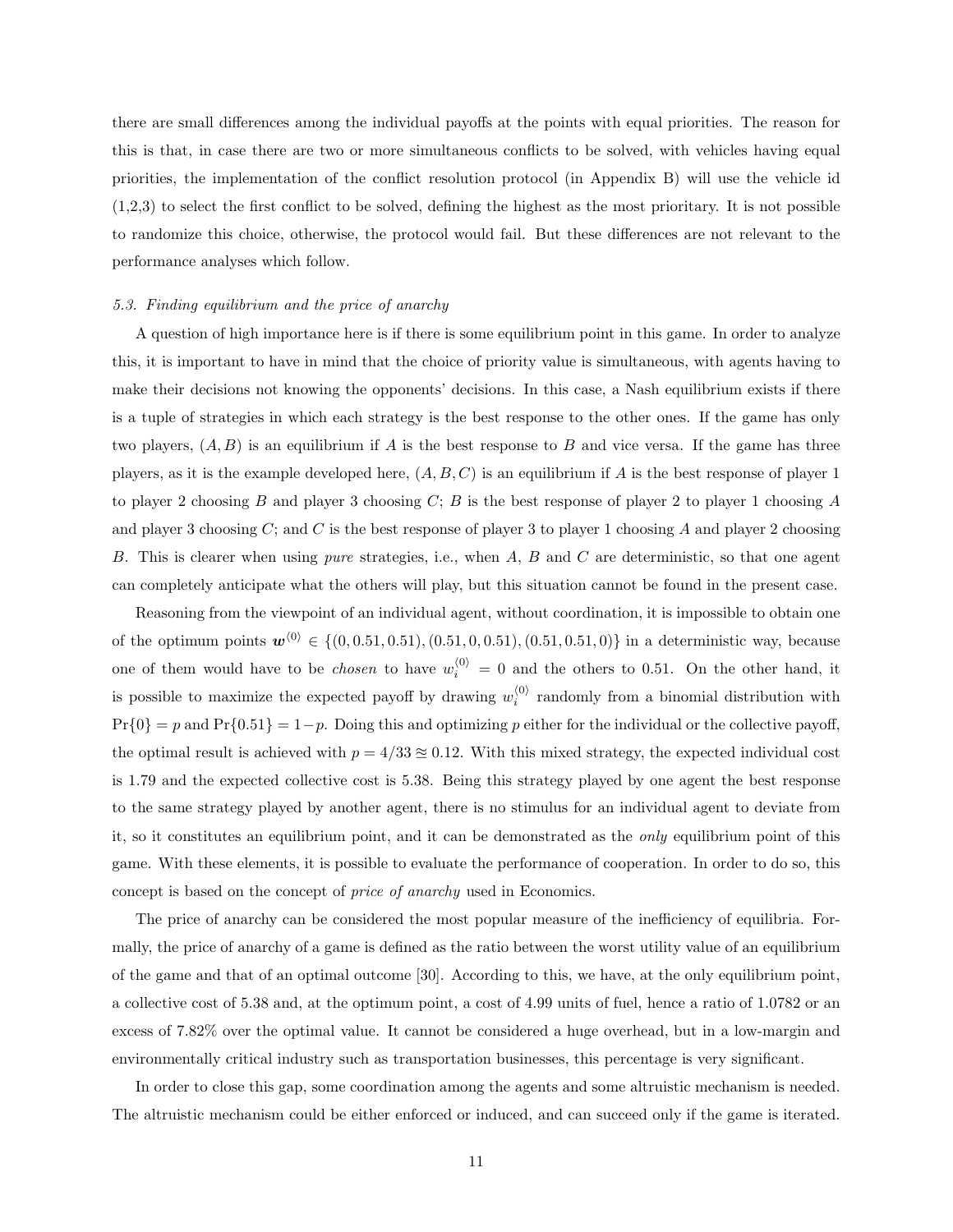If the players have the belief that others can act altruistically, then he or she has the motivation to act altruistically and motivate the others to do so, by seeking a coordination mechanism and complying with it, at the present or future times, decreasing his/her own cost in the long term. Describing it more formally, if the traffic game is repeated infinitely many times and, at some point, an agent may switch between selfish and altruistically, the coordinated choice of  $\mathbf{w}^{(0)} \in \{(0, 0.51, 0.51), (0.51, 0.0.51), (0.51, 0.51, 0)\}\)$  may become a subgame perfect Nash equilibrium. In order to make it possible, an effective coordination protocol has to be established and made feasible in practice. However, there still can be a further optimization if the players change more radically their behavior, as explained below.

#### 5.4. Comparison with centralized conflict resolution

Departing from the game theoretic perspective, the traffic problem here presented can be solved by centralized optimization algorithms, which can achieve global optima and, concerning the collective costs, can beat solutions achieved incrementally by agents with partial information. In the centralized solution developed here, the problem elements differing from the game above are the conflict resolution and the vertex choosing strategy, which become centralized in a single algorithm. In this case, a central traffic control has information about all current vehicle states and their missions and diverts the path of each vehicle in order to avoid encounters and achieve the lowest collective cost. The fuel uplift is still left to the individual vehicles, but the vehicle priorities are dropped because this would restrict the set of solutions available to the central optimizer. This is equivalent to have equal priorities among the vehicles.

Over these assumptions, brute force optimization is used, i.e., for each combination of initial game configuration and fuel uplifts, all game trajectories generated are visited, and that with the lowest collective cost is chosen in each case. Here, still the fuel uplift has to be done without knowing the initial game configuration, but just the own mission, which always has the same distance.

Running the DIRECT optimization algorithm in this scenario, the optimal result was achieved when each aircraft loads 3.1 units of fuel. Because there are so many initial game configurations, the optimal collective cost is averaged for them, as in the previous section. Doing this, the average optimal collective cost incurred is 4.07 units of fuel. Because the generation of initial configuration is symmetrical for all vehicles, the expected cost per vehicle is one-third of this value, 1.36. These payoffs are 24% better than the equilibrium values of the previous section.

Even among centralized solutions, there may be different optimal values depending on how the problem is modeled, which information is used and which degrees of freedom are chosen. Here, there could be a further optimization if, when doing the fuel uplift, before departure, the vehicles used the information of all vehicles' missions. The centralized conflict resolution could be computed in advance and the vehicles would load only the minimum fuel necessary, allowing the vehicles to move at their best efficiency. This scenario was implemented and run for optimization, however, no improvement was obtained, the reasons for this can be conjectured as: i) the cost function is non-linear, non-convex and discontinuous, with continuous input variables, thus the search can only be heuristic and non-exhaustive on the values of the input variables;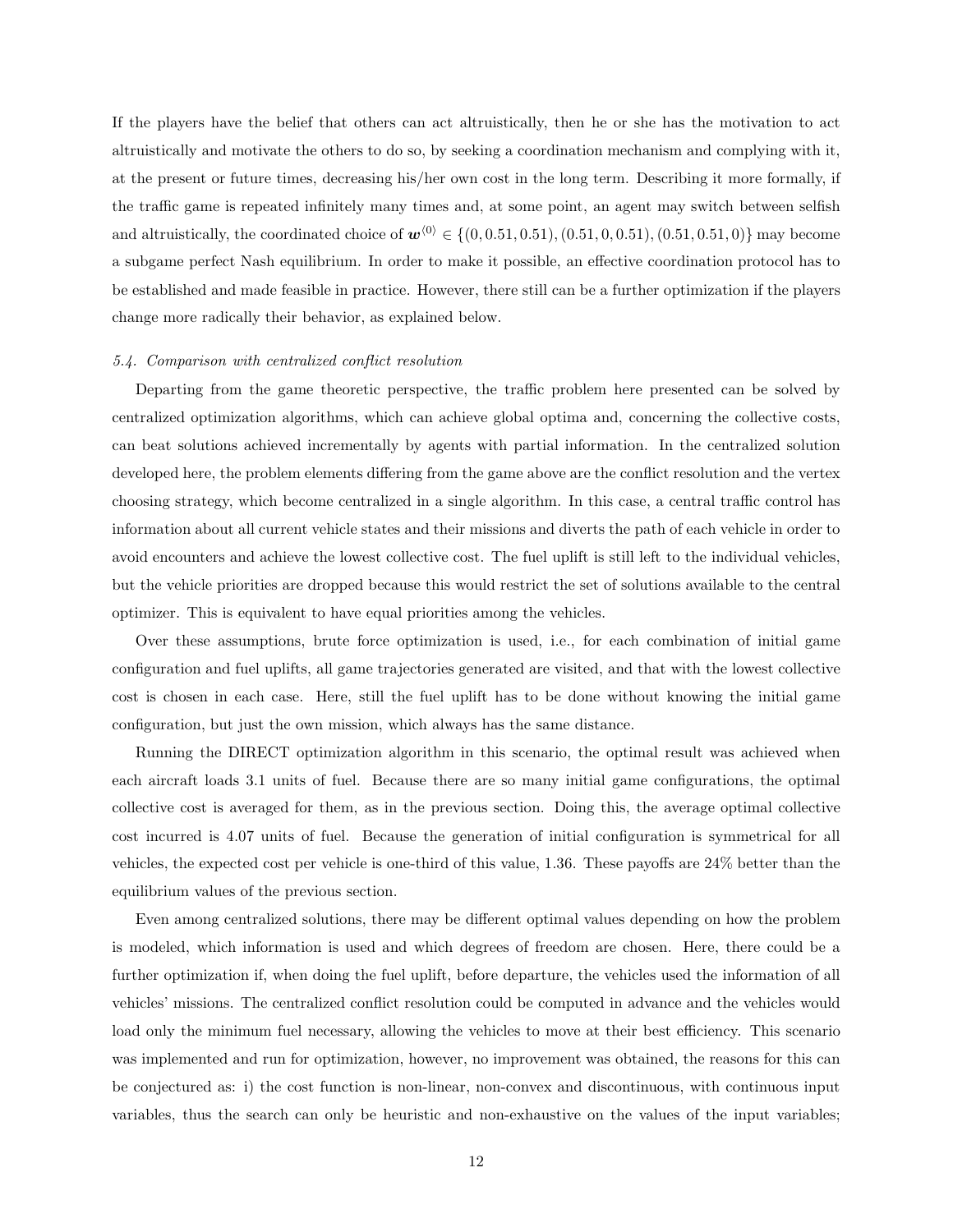and ii) the optimality gap is so small that the optimization algorithm used cannot find an improvement in practical time.

# 5.5. Larger game: 3×3 grid

In order to assess if the results obtained for the tetrahedral circuit are analogous to more complex circuits, the modeling elements used so far are now applied in a larger circuit. In this game instance, the traffic network is a square grid with  $3 \times 3$  vertices without diagonal edges, as in figure 3. Three vehicles are placed in the network circuit, each at some vertex, without overlapping, and it has to reach some other vertex in the grid. The initial direction is a consequence of using the routing strategy without conflict verification. The resource allocation protocol and the routing strategy remain the same as in the original game from section 2.2. The number of initial configurations of vehicle positioning and directions explodes in relation to the tetrahedral case, reaching 258,048, with the respective trajectory trees considerably larger, because of the larger circuit. For this reason, the vehicle tank capacity was enlarged to  $T = 10.0$ . All the remaining elements of the game are similar to those present in the game previously analyzed.



Figure 3: Traffic circuit grid with  $3 \times 3$  vertices.

Initially, it was sought to find the optimum strategy vector  $w^{\langle 0 \rangle}$ , which was found as being  $(0, 0.32, 0.54)$ and permutations, by using the same optimization methods as described in sub-section 5.1. Here, though, each game tree evaluation takes considerable more time, so the optimization algorithm was used in successive stages with human intervention to close up the search intervals. A total of 130 game tree evaluations was considered enough to admit convergence to the vector valuation just referred, which yields a collective cost of 7.78 units of fuel. And, as previously, the combinations obtained with the scalar values of the optimum vector are used to generate a payoff matrix, shown in table 2.

As in the tetrahedral version of the game, there is no pure equilibrium, so a mixed strategy is needed. For an agent, p is defined as the probability of drawing 0, q as the probability of drawing 0.32, and  $(1-p-q)$ the probability of drawing 0.54; so, it is possible to optimize the expected cost from table 2, and find that  $p = 0.22$  and  $q = 0.45$  provide the minimum cost, 2.67 for an individual, and 8.00 for the collective cost. Comparing the latter with the optimum collective cost of 7.78, one reaches the conclusion that the price of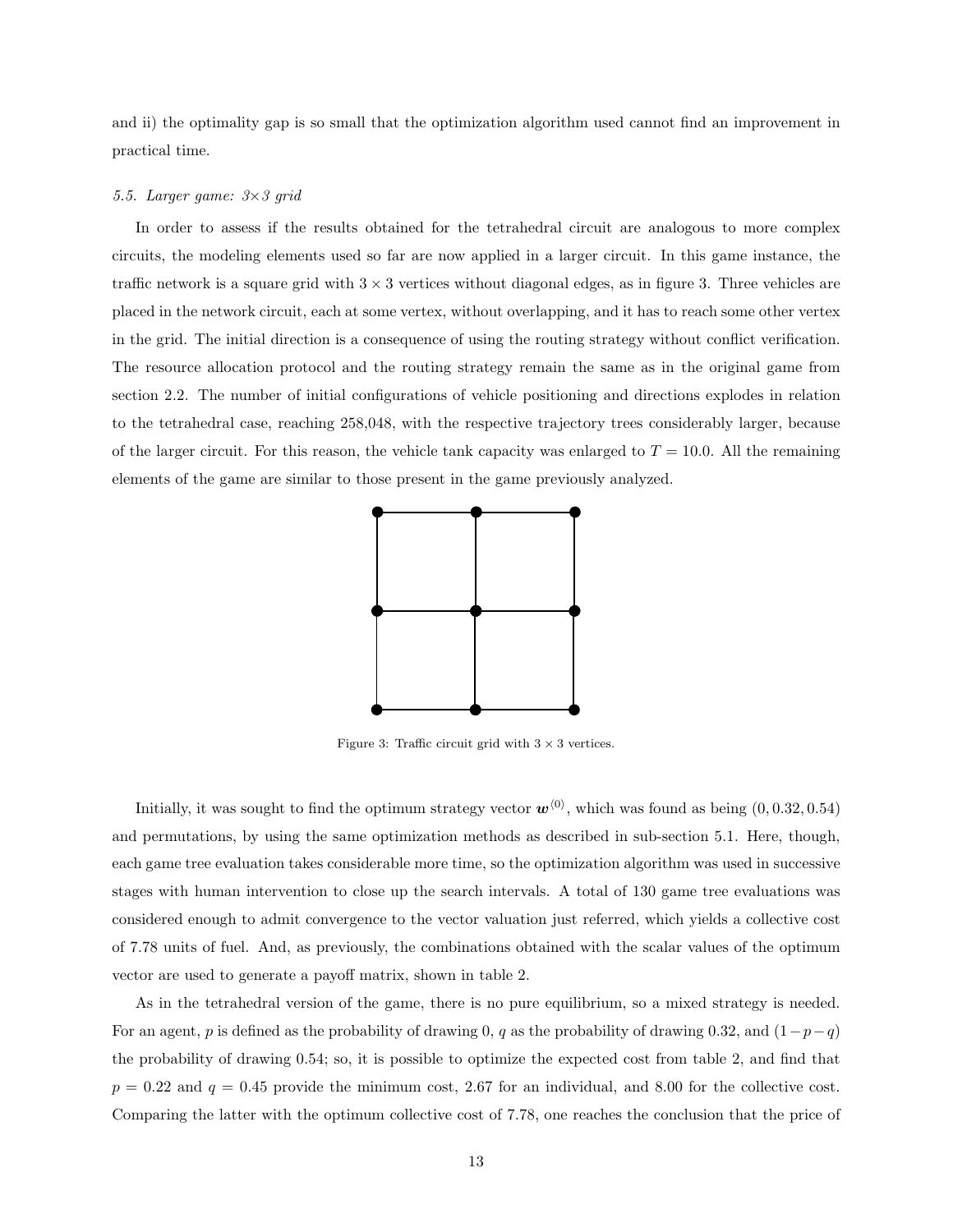|                                    | $w_1^{\overline{\langle 0 \rangle}}$ |          | 0.0  |      |      | 0.32 |      |      | 0.54 |      |
|------------------------------------|--------------------------------------|----------|------|------|------|------|------|------|------|------|
|                                    | $w_2^{\langle 0 \rangle}$<br>$=$     | 0.0      | 0.32 | 0.54 | 0.0  | 0.32 | 0.54 | 0.0  | 0.32 | 0.54 |
|                                    |                                      | 3.00     | 2.63 | 2.62 | 2.97 | 2.84 | 2.75 | 3.00 | 2.92 | 2.86 |
|                                    | 0.0                                  | 2.98     | 2.97 | 3.00 | 2.63 | 2.84 | 2.92 | 2.62 | 2.75 | 2.86 |
|                                    |                                      | $2.97\,$ | 2.63 | 2.62 | 2.63 | 2.13 | 2.11 | 2.62 | 2.11 | 2.10 |
| $\lvert \rvert$<br>$w_3^{\rm (0)}$ |                                      | 8.94     | 8.23 | 8.23 | 8.23 | 7.80 | 7.78 | 8.23 | 7.78 | 7.82 |
|                                    |                                      | 2.63     | 2.13 | 2.11 | 2.84 | 2.71 | 2.63 | 2.92 | 2.84 | 2.78 |
|                                    | $\,0.32$                             | 2.63     | 2.84 | 2.92 | 2.13 | 2.70 | 2.84 | 2.11 | 2.63 | 2.78 |
|                                    |                                      | 2.97     | 2.84 | 2.75 | 2.84 | 2.70 | 2.62 | 2.75 | 2.62 | 2.50 |
|                                    |                                      | 8.23     | 7.80 | 7.78 | 7.80 | 8.11 | 8.10 | 7.78 | 8.10 | 8.06 |
|                                    |                                      | 2.62     | 2.11 | 2.10 | 2.75 | 2.63 | 2.50 | 2.86 | 2.78 | 2.74 |
|                                    | 0.54                                 | 2.62     | 2.75 | 2.86 | 2.11 | 2.62 | 2.78 | 2.10 | 2.78 | 2.73 |
|                                    |                                      | 3.00     | 2.92 | 2.86 | 2.92 | 2.84 | 2.78 | 2.86 | 2.50 | 2.73 |
|                                    |                                      | 8.23     | 7.78 | 7.82 | 7.78 | 8.10 | 8.06 | 7.82 | 8.06 | 8.20 |

Table 2: Payoff table of the vehicle traffic game with a  $3\times3$  grid circuit.

anarchy in this version of the game is  $\approx 2.82\%$ . This gap is considerably smaller than that of the tetrahedral circuit game and is probably due to the larger number of vertices in the circuit, causing fewer conflicts.

The centralized version of this scenario was probed too, following the same modifications used in Section 5.4, with an individual vehicle using information only about its own mission. The expected collective and individual costs in this scenario are 7.26 and 2.42 units of fuel, respectively, an improvement of 9.08% relatively to the equilibrium result.

# 5.6. Competition analysis

As long as the traffic game here studied is symmetrical for all vehicles, the individual payoffs at the equilibrium are equal. However, the game may be symmetrical or not depending on the information that each vehicle has available and on the topology of the circuit. Under the symmetry hypothesis, the agents have to make their decisions based only on the information of their own mission and on the knowledge of the circuit. For the tetrahedral circuit, this condition associated with the topology and with the uniform length of the mission paths made that each vehicle saw exactly the same situation at the beginning. In the  $3 \times 3$ grid version of the game, there could be differentiation based on the geometry and topology of mission path of the own vehicle, although the possibility of using this information, and not only the path length, was not explored, so the game continued symmetrical.

However, if the vehicles have full information of all vehicles' missions before deciding, this makes that each initial game configuration brings a different situation for each vehicle, as if each one were a different game, in which each vehicle may be in advantage, disadvantage or indifferent. Thus the game becomes asymmetrical and it would be very hard to reach agreements during the game, if there is no previous agreement or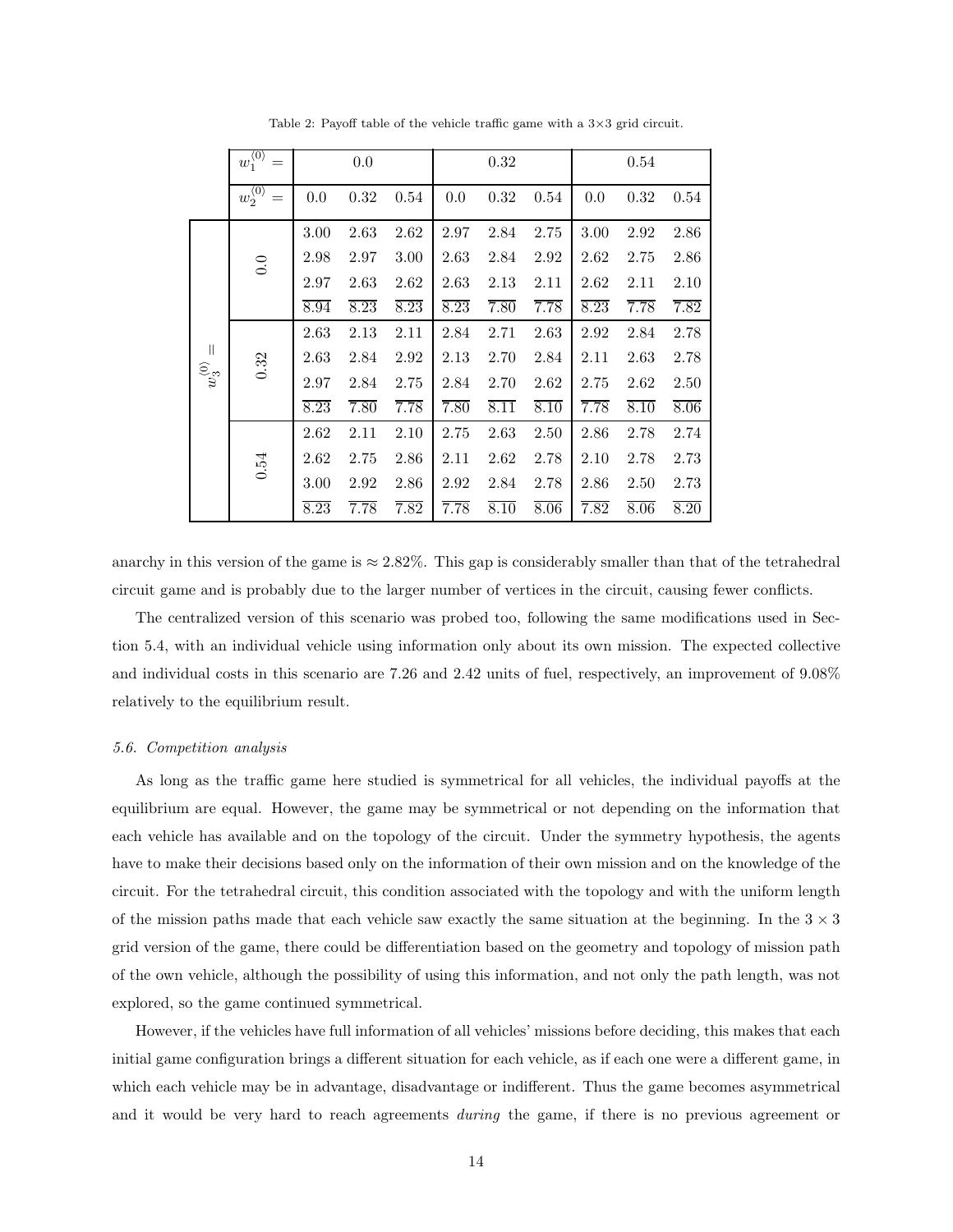mandatory rule required for entering and staying the game. In real-world transportation systems with multiple agents, asymmetries are common and are partly absorbed by agents and partly mitigated by traffic authorities. Agents can compete for staying at the good side of the asymmetry, but authorities exist to promote a balance among capacity, efficiency, and fairness which maximizes the public good. The formation of coalitions or monopolies would be good for canceling the asymmetries out by cross-subsidization, however, monopolies have inefficiencies of their own type, so they may or may not be a good solution. Thus, when analyzing the performance of traffic conflict resolution among autonomous vehicles, it is important to look at some measure of the fairness of the solutions.

We can say that this game is fair if the incurred costs for the vehicles are close to one another and, in this case, we will measure the equality or inequality of those costs. A popular measure of inequality is the Gini coefficient [31], which is usually applied to monetary income or wealthy of individuals in a society, but can be applied here in a reverse manner to measure differences in the extra fuel cost spent by each vehicle due to conflict resolution in a particular game instance. The Gini coefficient varies between 0, where all individuals have the same income or cost, and 1, for a society with infinite inequality, which is only theoretical because it would need an infinite number of individuals. A practical formula used for calculating is given in [32], which is used here, having as input the following individual measurement: when a vehicle finishes the game, its fuel cost, added to the starvation penalty, if it happened, is registered; this is the incurred fuel cost. The fuel cost which would be the minimum necessary to accomplish the mission without deviations is called the mission minimum fuel cost. The difference between the incurred and the mission minimum is called the excess cost, and the ratio of the excess cost over the mission minimum is denominated the excess ratio and this is the input measure to calculate the Gini coefficient. This measure was chosen because it normalizes the size of the excess cost by the length of the original mission. But the formula of [32] still has a singularity if all individuals have measurement value zero, what may happen in the traffic game. For this exceptional case, it is defined here that the Gini coefficient is zero, meaning total equality.

The Gini coefficient thus gives a measurement of how much asymmetry there is in the solution of a particular game instance and, consequently, how difficult would be the acceptability of that solution or the underlying resolution rules by individual agents, if the asymmetry persists after consecutive instantiations of the game. The following section summarizes the results of the different scenarios, including the Gini coefficients of each one.

## 5.7. Comparative summary of the conflict resolution scenarios

In order to make clearer the distinction between the non-cooperative and the cooperative scenarios of the vehicle game, described in the previous sections, here follows a summarized explanation. In the noncooperative scenario, the vehicles choose their priority values regardless of the values which other agents choose. This does not happen in the cooperative cases. In the first cooperative case, the agents have to team up and assign priority values to them according to one of the optimal combinations of the priority vector. This means that they establish a differentiation among them, implying that some agent will achieve lower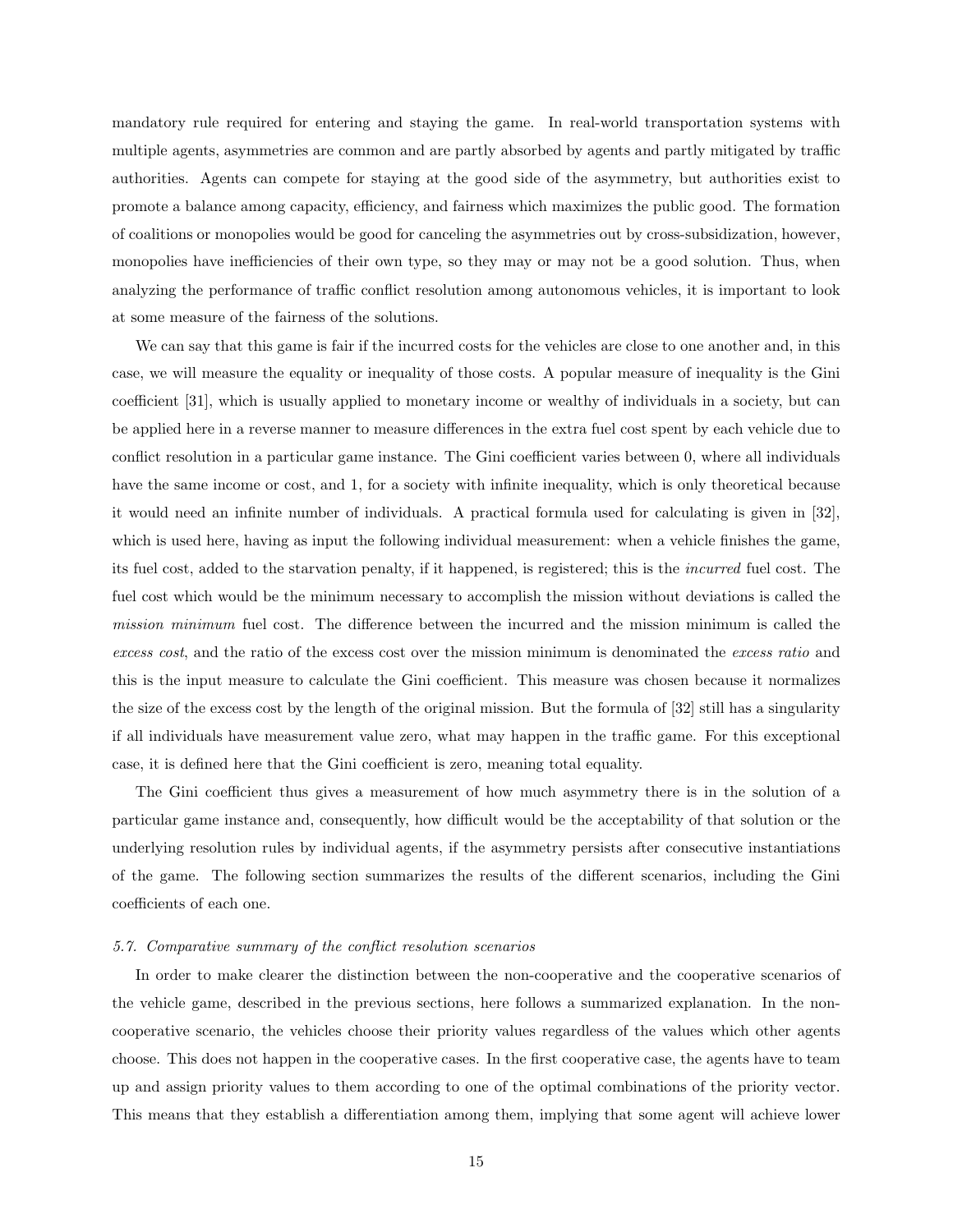utility and some will achieve higher utility. Protocols for this coordinated decision making can be found in [5, 6]. This way, the equilibrium would happen only along a sequence of game instantiations, possibly infinite, resulting in what we may call a subgame perfect Nash equilibrium, and a trust building mechanism would be necessary to maintain this equilibrium [33, 34].

In a second cooperative scenario, the traffic system itself is changed, and not only the priority assignment has to be coordinated, but also the definition of the individual vehicle trajectories, which is performed by a single central controller. Still, the central controller can be an external entity, can be one of the vehicles, or can be replicated in every vehicle, but this is not an essential aspect. The essential aspect is that the central controller uses information from the whole scenario and has power over every vehicle, hence this case is said simply centralized. There is a very large variety of centralized optimization methods for traffic, for example [35, 36, 37]; although, in the present paper, brute force search was used because it was enough for the case studies elaborated. As discussed in the introductory section of this paper, centralized strategies are theoretically more efficient than distributed strategies, however, are less robust to perturbations. Anyway, the performance measures of the different types of scenario can be compared based on the results obtained in this study. They are summarized in Table 3.

| Circuit           | Conflict resolution scenario      |      | Gini coefficient |  |
|-------------------|-----------------------------------|------|------------------|--|
|                   | Non-cooperative, distributed (ND) | 5.38 | 0.495            |  |
| Tetrahedral       | Cooperative, distributed (CD)     | 4.99 | 0.409            |  |
|                   | Cooperative, centralized (CC)     | 4.07 | 0.502            |  |
|                   | Non-cooperative, distributed (ND) | 8.00 | 0.494            |  |
| $3 \times 3$ grid | Cooperative, distributed (CD)     | 7.78 | 0.416            |  |
|                   | Cooperative, centralized (CC)     | 7.26 | 0.580            |  |

Table 3: Performance comparison among the different conflict resolution scenarios, with the two different circuits.

In this table, the collective cost values are just the results obtained in the previous sections. For the evaluation of the Gini coefficient, each game instantiation (the game trajectory resulting from an initial configuration) was re-visited and provided individual costs which were then used as inputs. These evaluations are averaged, with weights respected, in order to calculate the measure in the last column.

The collective cost values are in accordance with the intuition that, the more centralized the resolution is, the better is the collective result and, in a symmetrical society, this would be the best case for the individual. On the other hand, when asymmetry is considered, the Gini coefficient is less intuitive. It is the highest at the centralized scenarios (CC), lowest at the cooperative distributed (CD), and intermediate at the non-cooperative (NC). In an elementary Pareto analysis with the dimensions of cost and equity, we can say that CC and CD are at the efficient frontier, while NC is not, thus only the cooperative scenarios are Pareto-efficient.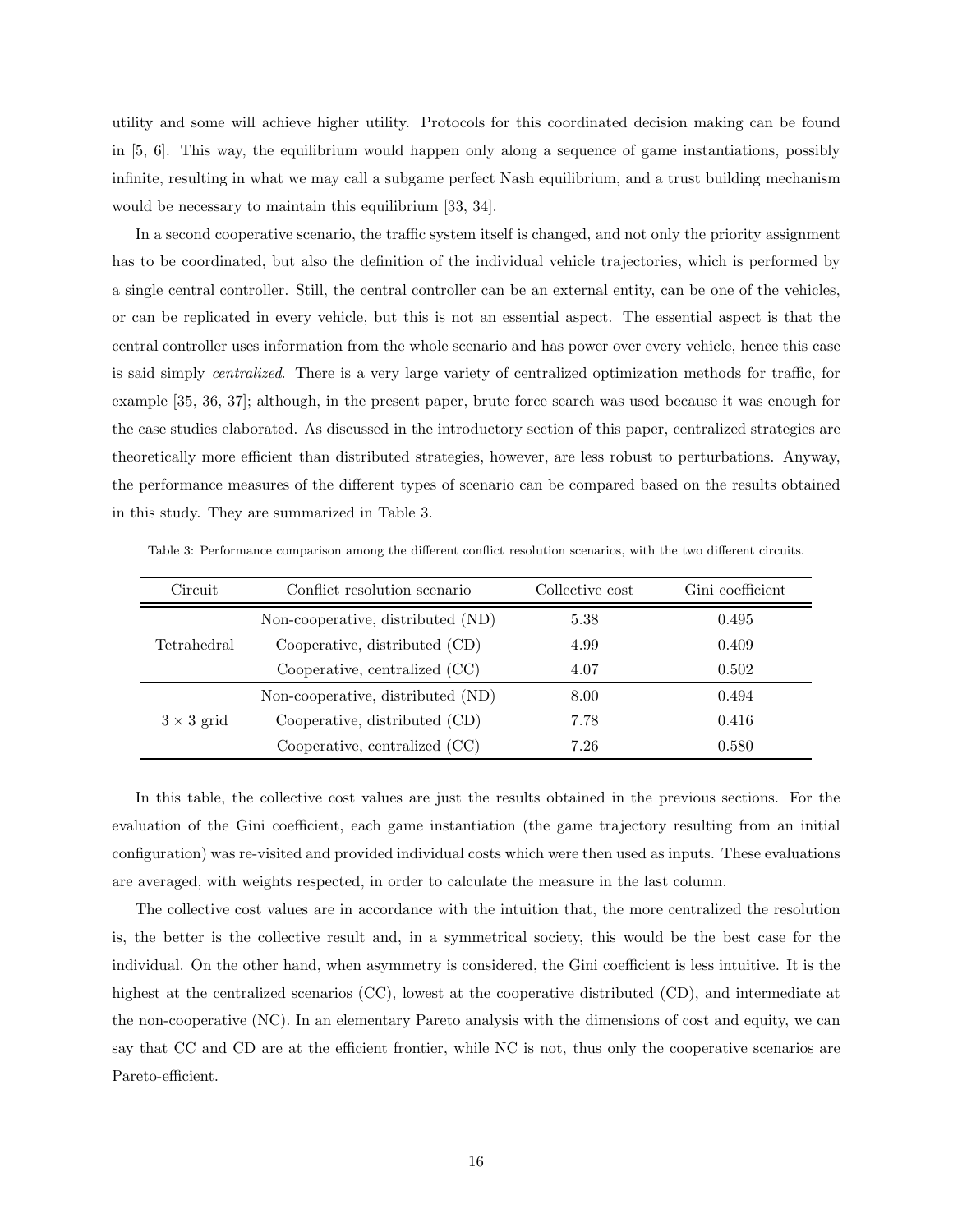#### 6. Conclusions

A distributed resource allocation protocol was developed in this study with the purpose of studying the performance of a group of vehicles where each one has to travel from point A to B in a traffic circuit, avoiding conflicts in a cooperative, but distributed manner. In order to increase the realism of this performance analysis, elements were introduced to simulate fuel consumption and other costs associated to the vehicle operation. Assuming that the vehicle priority is determined by the amount of fuel loaded at departure (equation 5), both the individual and collective performances of the vehicle traffic game were analyzed according to the choices which the agents can make when loading the fuel. It was considered the noncooperative case, where the agents do not coordinate themselves to determine the amount of fuel, and the cooperative case, where they coordinate to make this choice. Besides, a derivation of the cooperative case was elaborated to substitute the distributed resource allocation protocol for a centralized algorithm, to serve as an approximation of the best performance theoretically achievable for the traffic system.

Each of these resolution scenarios was applied in two different circuits, with distinct sizes and topologies. Taking the non-cooperative distributed scenario as the baseline, the costs achieved by the cooperative distributed scenario showed savings of 7.25% in the tetrahedral circuit and of 2.75% in the  $3 \times 3$  grid, and by the cooperative centralized scenario, savings of 24.3% and 9.08% in the respective circuits.

In practice, the cooperative achievement of the optimal cost requires additional communication and either a central control entity or a coordination protocol among the agents. Besides, and perhaps more importantly, this requires policies and means to compensate or mitigate asymmetries. If the asymmetries can be compensated along iterated game matches, credit/debit systems can be used and trust building mechanisms can help [33, 34]. In this scenario, if one agent behaves altruistically in a match, it will stimulate the other agents to do so in the next matches. However, in the real life, the vehicles tend to repeat routes and times, so the conflict configurations naturally repeat and the asymmetries have to be absorbed either by individual adaption or by cross-subsidization. Therefore, one criterion for choosing a conflict resolution strategy is how much asymmetry it can absorb or create when it is used. This study demonstrated that, for distributed strategies, a cooperative one results in less asymmetry than a non-cooperative one, and the centralized strategy results in the highest asymmetry. This deficiency of the centralized strategy can be mitigated if the equity coefficient itself becomes part of the optimization, but this possibility was not explored here.

The model on which this analysis was build is still distant from real vehicle traffic systems, although the analogies sound plausible. In order to increase the realism, the main development to be done is to refine the concept of resources and their capacities. For example, a loading/offloading station can be represented by a graph node with capacities, e.g., a maximum number of simultaneous vehicles, a number of vehicles processed per unit of time, etc.; the same for a spatial traffic sector and route segments. In some system concept definitions [38], the real resources can be managed by means of virtualization, such as that the access to a spatial sector is granted by allocating a time slot in a communication channel operated by the STDMA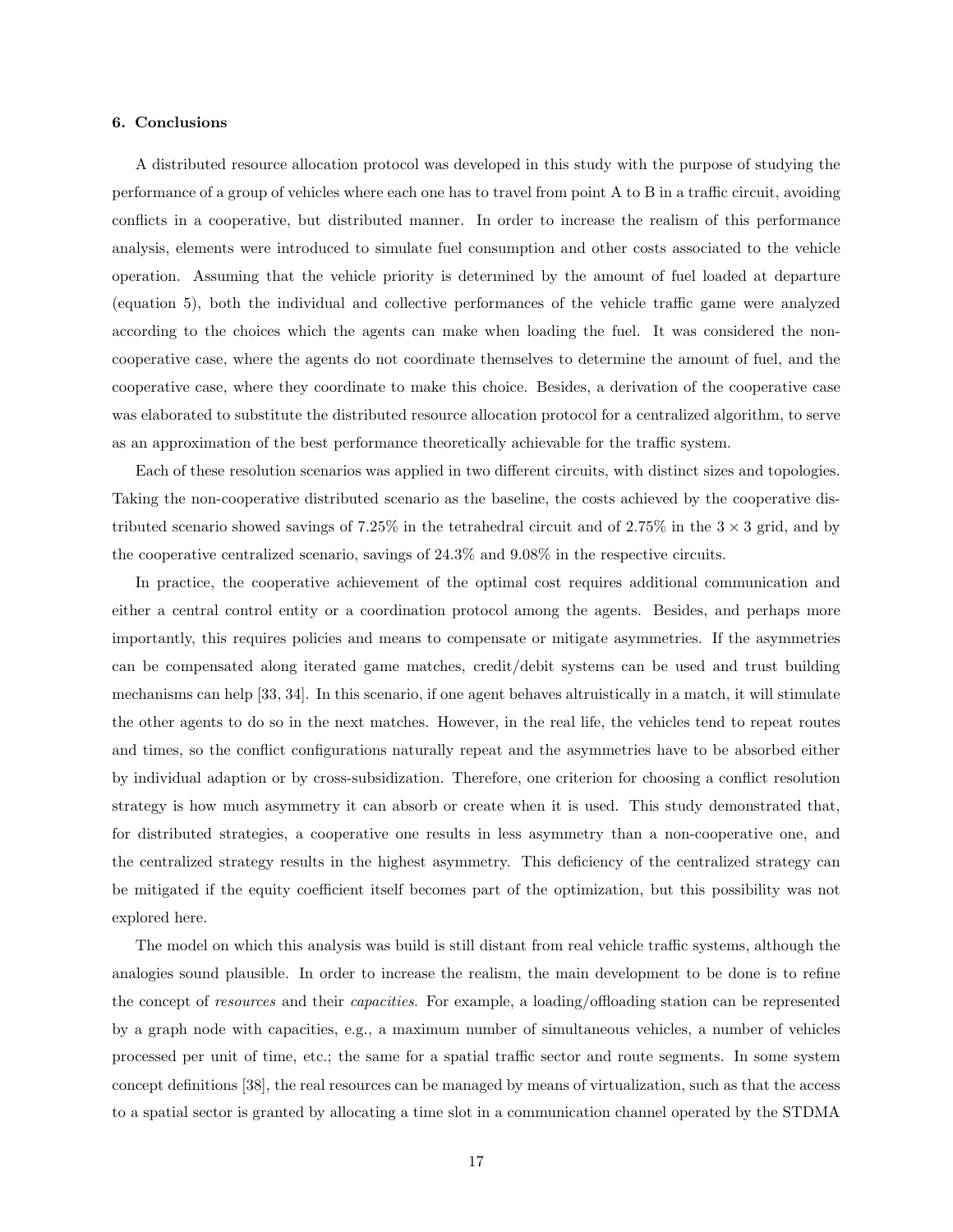protocol [39]. Thus the disputed resources become time slots, separating the resource allocation problem into two layers: one, where the resource allocation protocol from here can be used to allocate time slots in a communication channel, and another, where Model-Predictive Control (MPC) [40] algorithms are used to provide safe trajectories within a traffic sector. The advantage of using the algorithm of Appendix B in combination with the approach of [38] is to improve optimization across spatial sectors (one sector becomes a node in the conceptual circuit used in the present paper), because the aircraft priority ordering would be more stable through sector transitions, hence decreasing system entropy and rendering the benefits associated with this decrease.

Besides all this, there is the strong trend of vehicles becoming electric, both the ground and the aerial ones. The equations used in Section 4 for modeling the vehicle energy consumption cannot be used for electric vehicles, however, the influence of energy management seems equally or more important. Electric vehicles do not have significant mass variation along the trip, but the battery output voltage decays, thus the performance worsens along the trip. This effect is opposite to that of fuel-based vehicles and, for best performance, the electric vehicle should have the maximum charge at each departure. In this case, the charge time becomes critical and, beyond this, the battery charge cycle history impacts the useful life of the battery, which is costly. Still, replacing batteries or changing battery size are design alternatives, but there are also costs to it. Studying the influence of these factors on traffic performance sounds a very interesting topic.

It was previously demonstrated that the use of distinct vehicle priorities improves the performance of MPC algorithms [41, 42] as well as more elementary conflict resolution algorithms [43], but such studies did not explore the foundations of the effects of priorities, as done in this paper. Here, this effect has been formulated as the opposite of the price of anarchy, as understood in game theory applied to Economics, thus enabling a more systematic method to evaluate its impact on the system performance. Beyond this, it was attempted here to analyze the impact of using the knowledge of each other vehicles' routes on the traffic performance, however, the optimization algorithm and the computational resources were not good enough to allow some conclusion on it. So, this remains as another topic for future research. The performance analysis of distributed conflict resolution with the fundaments of this paper could also be applied to hierarchical combinations of centralized and distributed control, as it would be a case where the traffic is divided into cells or sectors and, within each sector, the vehicles would refer to a central controller, while there could be decentralization among the sector controllers to control their boundary flows.

From the practical point of view, the results of [41, 42, 43] show that better communication and collaboration mechanisms improve the performance of a traffic system, and this paper presents a systematic way to explain and measure this improvement. However, the assignment of priorities is just one way of comparing non-cooperative or anarchical interactions, at one side, to cooperative or centralized interactions, on the other side. These two opposite concepts can be compared without the use of priorities [1, 2, 44], although the priority variation mechanism facilitates a continuous scale between non-cooperativeness and full cooperativeness.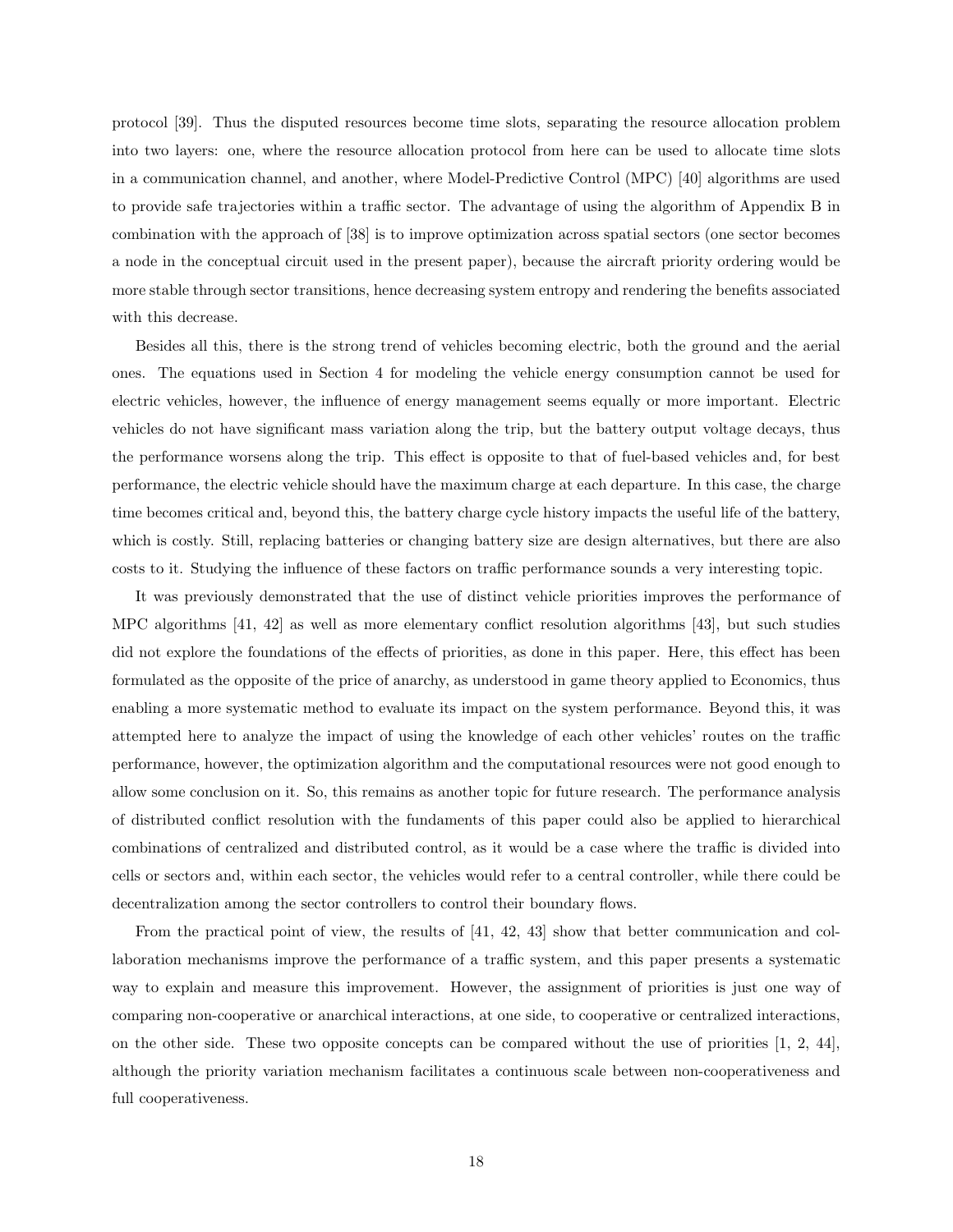# References

# References

- [1] D. V. Dimarogonas, K. Kyriakopoulos, Inventory of Decentralized Conflict Detection and Resolution Systems in Air Traffic, Tech. rep., NTUA, deliverable D6.1 HYBRIDGE Project, FP5 European Commission (2003).
- [2] L. Bakule, Decentralized control: An overview, Annual Reviews in Control 32 (1) (2008) 87–98. doi:10.1016/j.arcontrol.2008.03.004.
- [3] Final Report on Free Flight Implementation, Tech. rep., Radio Technical Commission for Aeronautics, RTCA Task Force 3 (26-October-1995).
- [4] J. M. Hoekstra, R. C. J. Ruigrok, R. N. H. W. Van Gent, Free flight in a crowded airspace?, Progress in Astronautics and Aeronautics 193 (June) (2001) 533–546.
- [5] M. Vilaplana Ruiz, Co-operative conflict resolution in autonomous aircraft operations using a multiagent approach, Ph.D. thesis, University of Glasgow (2002).
- [6] H. Moniz, A. Tedeschi, N. F. Neves, M. Correia, A Distributed Systems Approach to Airborne Self-Separation, in: L. Weigang, A. de Barros, I. Romani de Oliveira (Eds.), Computational Models, Software Engineering, and Advanced Technologies in Air Transportation: Next Generation Applications, IGI Global, 2009, pp. 215–236. doi:10.4018/978-1-60566-800-0.ch011.
- [7] H. A. P. Blom, G. J. Bakker, Safety Evaluation of Advanced Self-Separation Under Very High En Route Traffic Demand, Journal of Aerospace Information Systems 12 (6) (2015) 413–427. doi:10.2514/1.I010243.
- [8] S. L. Waslander, K. Roy, R. Johari, C. J. Tomlin, Lump-Sum Markets for Air Traffic Flow Control With Competitive Airlines, Proceedings of the IEEE 96 (12) (2008) 2113–2130. doi:10.1109/JPROC.2008.2006197.
- [9] L. Castelli, R. Pesenti, A. Ranieri, The design of a market mechanism to allocate air traffic flow management slots, Transportation Research Part C: Emerging Technologies 19 (5) (2011) 931 – 943, Freight Transportation and Logistics (selected papers from ODYSSEUS 2009 - the 4th International Workshop on Freight Transportation and Logistics). doi:10.1016/j.trc.2010.06.003.
- [10] J. Schummer, R. V. Vohra, Assignment of arrival slots, American Economic Journal: Microeconomics 5 (2) (2013) 164–185. doi:10.1257/mic.5.2.164.
- [11] L. Cruciol, J.-P. Clarke, L. Weigang, Trajectory option set planning optimization under uncertainty in CTOP, in: Intelligent Transportation Systems (ITSC), 2015 IEEE 18th International Conference on, 2015, pp. 2084–2089. doi:10.1109/ITSC.2015.337.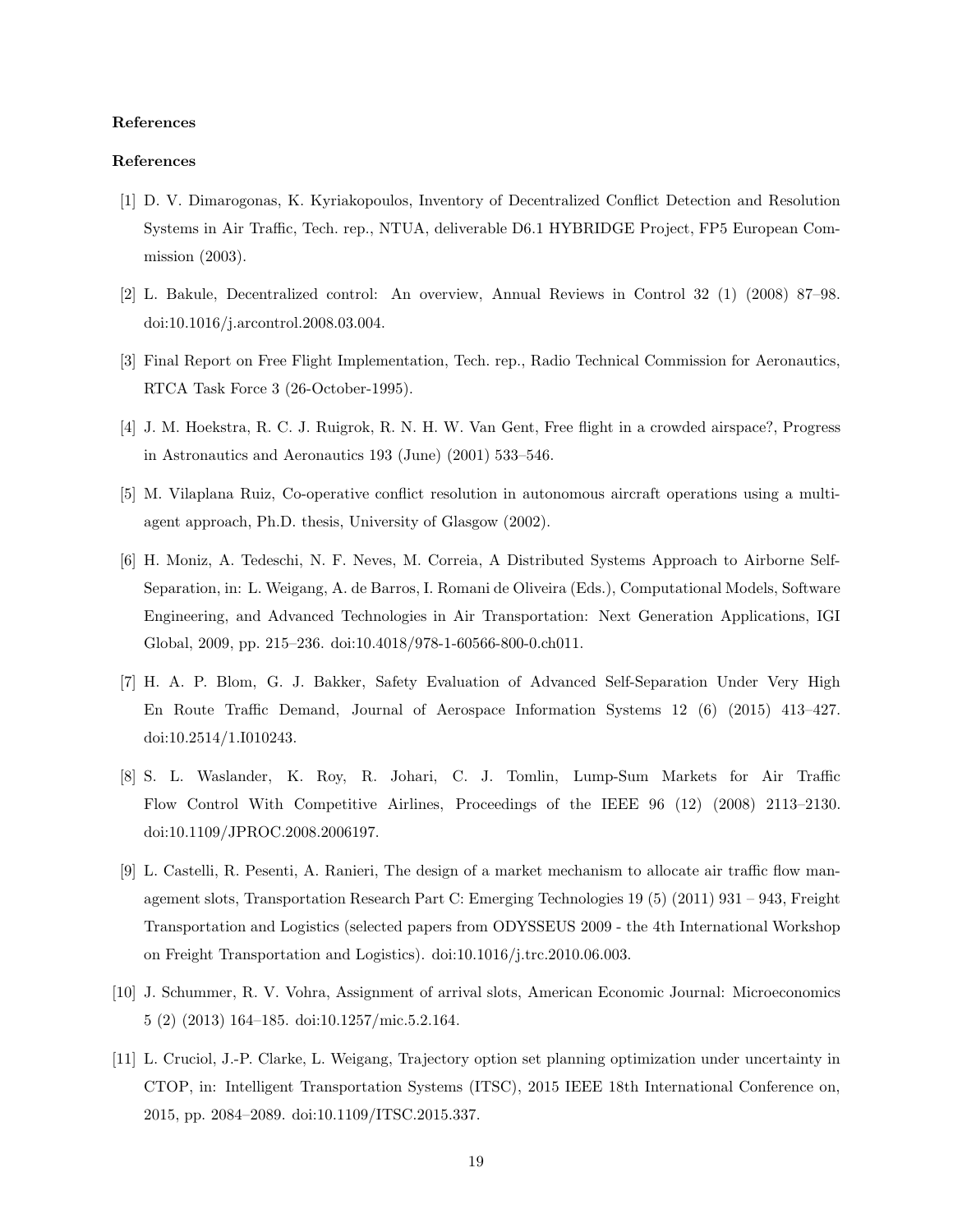- [12] A. G. Zellweger, G. L. Donohue, Collaborative decision making, in: Air Transportation Systems Engineering, Progress in Astronautics and Aeronautics, American Institute of Aeronautics and Astronautics, 2001, pp. 159–159.
- [13] H. Blom, G. Bakker, Emergent Behaviour of Simulation Model; E.02. 39 EMERGIA D2.2 Report, Tech. rep., SESAR Joint Undertaking (2014).
- $[14]$  T. Roughgarden, E. Tardos, Bounding the inefficiency of equilibria in nonatomic congestion games, Games and Economic Behavior 47 (2002) 389–403.
- [15] J. R. Correa, A. S. Schulz, N. E. Stier-Moses, On the inefficiency of equilibria in congestion games, in: Integer Programming and Combinatorial Optimization, Springer, 2005, pp. 167–181.
- [16] C. F. Daganzo, The cell transmission model: A dynamic representation of highway traffic consistent with the hydrodynamic theory, Transportation Research Part B 28 (4) (1994) 269–287. doi:10.1016/0191- 2615(94)90002-7.
- [17] A. Schadschneider, D. Chowdhury, K. Nishinari, Stochastic transport in complex systems: From molecules to vehicles, Elsevier, 2010.
- [18] J. Tanimoto, Fundamentals of Evolutionary Game Theory and its Applications, Springer Japan, 2015. doi:10.1007/978-4-431-54962-8.
- [19] A. Bayen, P. Grieder, G. Meyer, C. J. Tomlin, Langrangian delay predictive model for sector-based air traffic flow, Journal of Guidance, Control, and Dynamics 28 (5) (2005) 1015–1026. doi:10.2514/1.15242.
- [20] D. Sun, A. M. Bayen, Multicommodity Eulerian-Lagrangian Large-Capacity Cell Transmission Model for En Route Traffic, Journal of Guidance, Control, and Dynamics 31 (3) (2008) 616–628. doi:10.2514/1.31717.
- [21] M. Balin, ARMD Strategic Thrust 6: Assured Autonomy for Aviation Transformation, Vision and Roadmap, http://www.aeronautics.nasa.gov/pdf/ARMD-SIP-Thrust-6-508.pdf, accessed 07- September-2016.
- [22] F. Dunke, Online optimization with lookahead, Ph.D. thesis, Karlsruher Institut fur Technologie (KIT) (2014).
- [23] D. Gale, L. S. Shapley, College Admissions and the Stability of Marriage, American Mathematical Monthly 69 (1962) 9–14.
- [24] P. Milgrom, I. Segal, Deferred-acceptance auctions and radio spectrum reallocation, in: Proceedings of the fifteenth ACM conference on Economics and computation - EC '14, ACM Press, New York, New York, USA, 2014, pp. 185–186. doi:10.1145/2600057.2602834.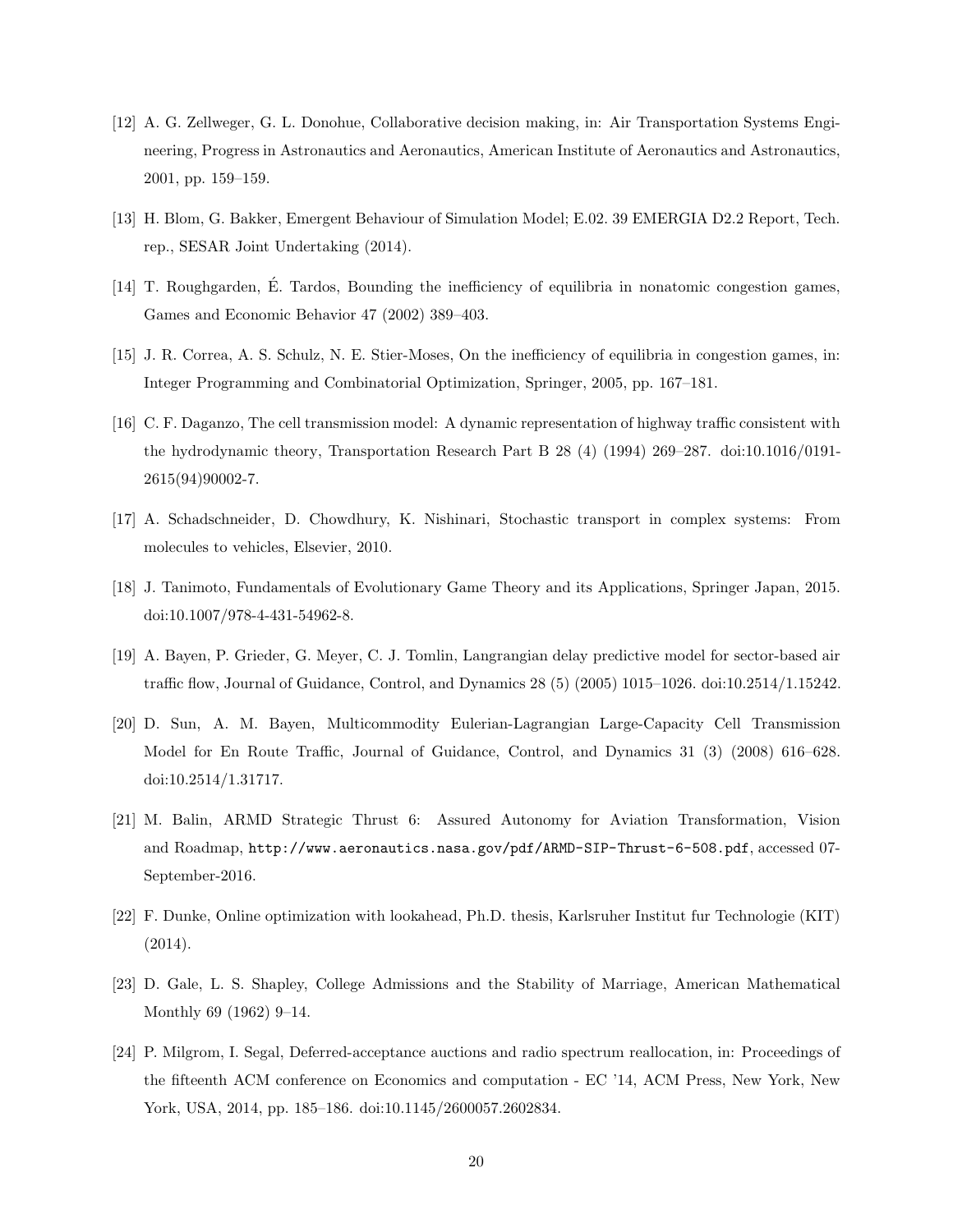- [25] G. J. J. Ruijgrok, Elements of airplane performance, VSSD, 2009.
- [26] R. B. Myerson, Game Theory: Analysis of Conflict, 1997.
- [27] F. Ciliberto, E. Tamer, Market Structure and Multiple Equilibria in Airline Markets, Econometrica 77 (6) (2009) 1791–1828. doi:10.3982/ECTA5368.
- [28] D. R. Jones, C. D. Perttunen, B. E. Stuckman, Lipschitzian optimization without the Lipschitz constant, Journal of Optimization Theory and Applications 79 (1) (1993) 157–181. doi:10.1007/BF00941892.
- [29] NLopt home page, http://ab-initio.mit.edu/wiki/index.php/NLopt, accessed 14-November-2015.
- [30] T. Roughgarden, É. Tardos, Introduction to the Inefficiency of Equilibria, in: N. Nisan, T. Roughgarden, E. Tardos, V. V. Vazirani (Eds.), Algorithmic Game Theory, Cambridge University Press, New York, 2007, pp. 443–459.
- [31] C. Gini, Measurement of inequality of incomes, The Economic Journal 31 (121) (1921) 124–126. URL http://www.jstor.org/stable/2223319
- [32] A. Sen, On Economic Inequality, 2nd Edition, Oxford University Press, Oxford, 1977.
- [33] S. Ramchurn, C. Sierra, L. Godo, N. R. Jennings, Devising a trust model for multi-agent interactions using confidence and reputation, International Journal of Applied Artificial Intelligence 18 (9-10) (2004) 833–852. doi:10.1080/0883951049050904509045.
- [34] S. Ramchurn, T. Huynh, N. R. Jennings, Trust in Multiagent Systems, The Knowledge Engineering Review 19 (1) (2004) 1–25. doi:10.1017/S0269888904000116.
- [35] D. Bertsimas, S. Stock-Patterson, The air traffic flow management problem with enroute capacities, Oper. Res. 46 (3) (1998) 406–422. doi:10.1287/opre.46.3.406.
- [36] M. C. R. Murca, C. Müller, Control-based optimization approach for aircraft scheduling in a terminal area with alternative arrival routes, Transportation Research Part E: Logistics and Transportation Review 73 (2015) 96 – 113. doi:10.1016/j.tre.2014.11.004.
- [37] J. L. Castro Fortes, D. A. Pamplona, C. Müller, The use of integer programming as a planning tool for ATFM – INFRAERO's airport network as a case study, Journal of the Brazilian Air Transportation Research Society (JBATS) 11 (1) (2015) 1–15.
- [38] F. Asadi, A. Richards, Self-Organized Model Predictive Control for Air Traffic Management, in: 5th International Conference on Application and Theory of Automation in Command and Control Systems, Toulouse, France, September 2015.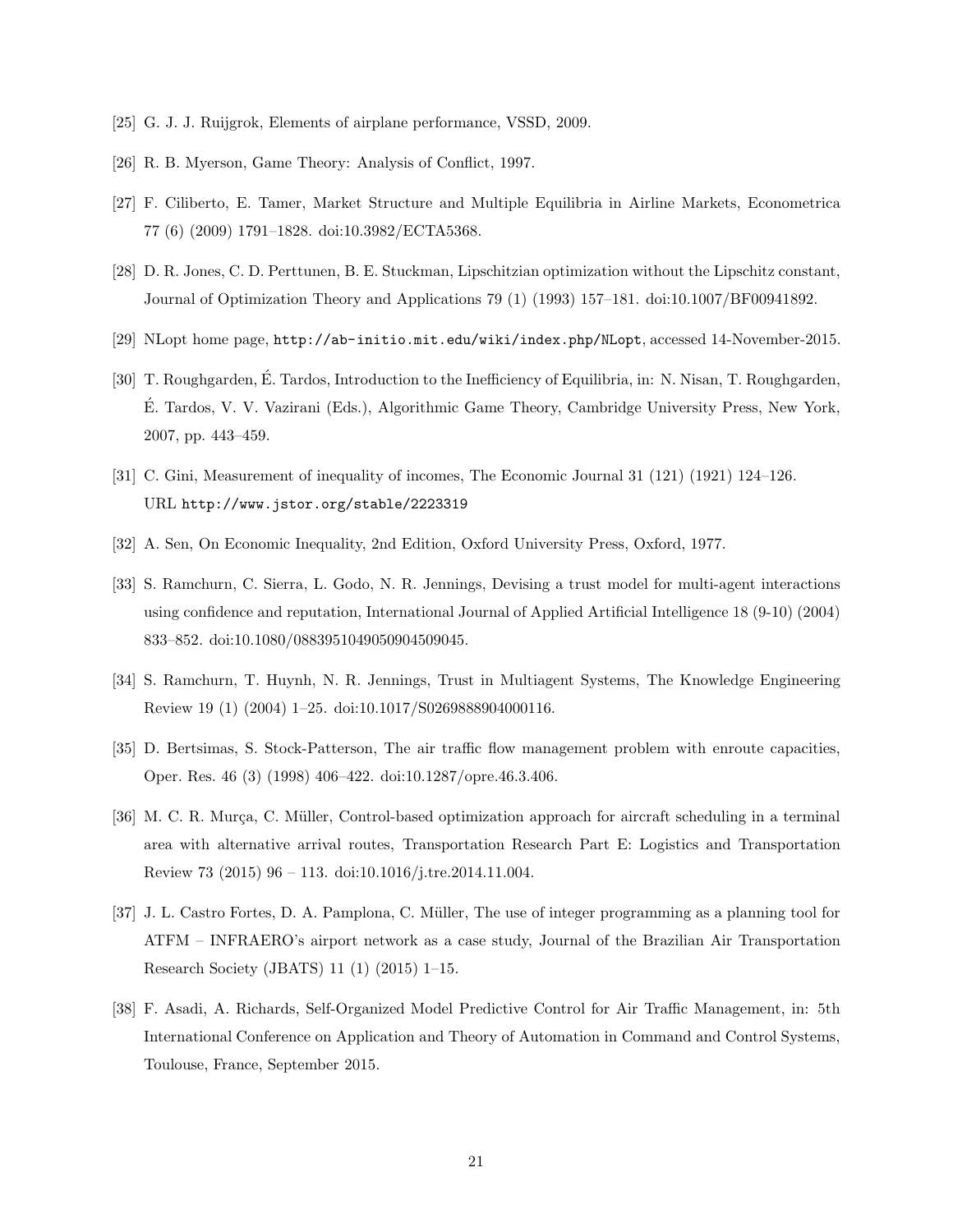- [39] K. Amouris, Space-time division multiple access (STDMA) and coordinated, power-aware MACA for mobile ad hoc networks, in: Global Telecommunications Conference, 2001. GLOBECOM '01. IEEE, Vol. 5, 2001, pp. 2890–2895 vol.5. doi:10.1109/GLOCOM.2001.965957.
- [40] C. E. García, D. M. Prett, M. Morari, Model predictive control: Theory and practice A survey, Automatica 25 (3) (1989) 335–348. doi:10.1016/0005-1098(89)90002-2.
- [41] G. Chaloulos, P. Hokayem, J. Lygeros, Distributed hierarchical MPC for conflict resolution in air traffic control, in: American Control Conference (ACC), 2010, 2010, pp. 3945–3950. doi:10.1109/ACC.2010.5530640.
- [42] E. Siva, J. Maciejowski, G. Chaloulos, J. Lygeros, G. Roussos, K. Kyriakopoulos, iFly, Work Package WP5, D5.4 Final Report Including Validation, Tech. rep., NTUA (October 2011).
- [43] I. Romani de Oliveira, Atribuição de prioridades em separação autônoma de tráfego aéreo, in: XI Simpósio de Transporte Aéreo (SITRAER), Brasilia, 2012.
- [44] D. V. Dimarogonas, E. Frazzoli, Analysis of decentralized potential field based multi-agent navigation via primal-dual Lyapunov theory, Proceedings of the IEEE Conference on Decision and Control (2010) 1215–1220doi:10.1109/CDC.2010.5717432.
- [45] M. Rinaldi, C. M. Tampère, An extended coordinate descent method for distributed anticipatory network traffic control, Transportation Research Part B: Methodological 80 (2015) 107–131. doi:10.1016/j.trb.2015.06.017.
- [46] R. Holyst, Challenges in thermodynamics: Irreversible processes, nonextensive entropies, and systems without equilibrium states, Pure and Applied Chemistry 81 (10) (2009) 1719–1726. doi:10.1351/PAC-CON-08-07-13.
- [47] E. H. Lieb, J. Yngvason, The entropy concept for non-equilibrium states., Proceedings. Mathematical, physical, and engineering sciences / the Royal Society 469 (2158) (2013) 20130408. arXiv:1305.3912, doi:10.1098/rspa.2013.0408.
- [48] D. Boyce, B. Janson, A discrete transportation network design problem with combined trip distribution and assignment, Transportation Research Part B: Methodological 14 (1-2) (1980) 147–154. doi:10.1016/0191-2615(80)90040-5.
- [49] S. E. Christodolou, Traffic modeling and college-bus routing using entropy maximization, Journal of Transportation Engineering 136 (2) (2010) 102–109. doi:10.1061/(ASCE)TE.1943-5436.0000067.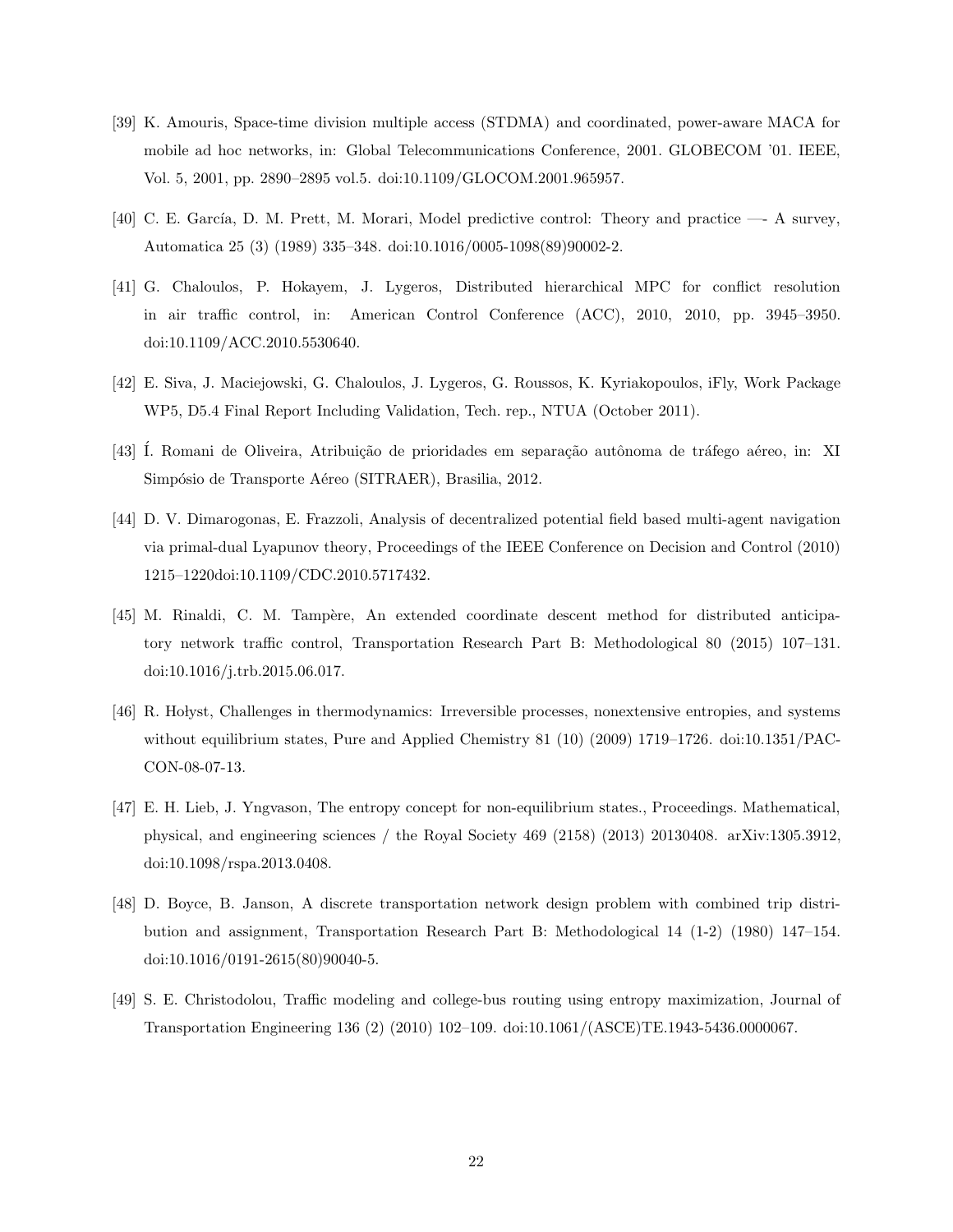# Appendices

# A. List of mathematical symbols

| Symbolic definition                                                                              | Description                                                             |
|--------------------------------------------------------------------------------------------------|-------------------------------------------------------------------------|
| $N_a^{\langle n \rangle}$                                                                        | Number of vehicles at time $t_n$ ;                                      |
| $\mathcal{A}_n = \{a_i : i = 1, 2, , N_a^{(n)}\}\$                                               | Set of vehicles at time $t_n$ ;                                         |
| $w_i \in [0,1]$                                                                                  | (min-) Priority of the vehicle $a_i$ ;                                  |
| $u_i \in \mathcal{V}$                                                                            | Current vertex of vehicle $a_i$ ;                                       |
| $\nu_i \in \mathcal{V}$                                                                          | Next vertex chosen by vehicle $a_i$ ;                                   |
| $d_i \in \mathcal{V}$                                                                            | Destination vertex of vehicle $a_i$ ;                                   |
| $\phi_i^{\langle n \rangle} \in \mathbb{R}^+$                                                    | Fuel amount of vehicle $a_i$ at time $t_n$ ;                            |
| $s_i^{\langle n \rangle} = (w_i, u_i, \nu_i, d_i, \phi_i)^{\langle n \rangle} \in \mathcal{S}_n$ | State of vehicle $a_i$ at time $t_n$ ;                                  |
| $\boldsymbol{S}_n = \left\{s_i^{\langle n \rangle}: i = 1, ,  \mathcal{A}_n \right\}$            | State of the game at time $t_n$ ;                                       |
| $\mathcal{C}_n = \left\{c_k^{\langle n \rangle}: k = 1, , N_c^{\langle n \rangle}\right\}$       | Set of conflicts at time $t_n$ ;                                        |
| $c_k^{\langle n \rangle} = (r_k, \xi_k)^{\langle n \rangle} \in \mathcal{C}_n$                   | The k-th conflict at time $t_n$ ;                                       |
| $\bm{r}_k \in \mathcal{G}$                                                                       | Set of resources (a vertex, an edge or both) being disputed in the      |
|                                                                                                  | conflict $c_k^{\langle n \rangle};$                                     |
| $\xi_k \subseteq \mathcal{A}_n$                                                                  | Set of vehicles disputing $r_k$ in $c_k^{\langle n \rangle}$ ;          |
| $I: \cdot \mapsto 2^{\mathbb{N}}$                                                                | Indices function, retrieves the set of indices of the objects in a set; |
| $\omega_k = \min_{i \in I(\xi_k)} (w_i)$                                                         | Priority of the conflict $c_k^{(n)}$ ;                                  |
| $\mathcal{R}_n \subseteq \mathcal{G}$                                                            | Set of allocated resources at time $t_n$ ;                              |
| $L_n : \mathcal{R}_n \mapsto 2^{\mathcal{A}_n}$                                                  | Resource allocation at time $t_n$ , to be realized at $t_{n+1}$ ;       |
| $\tau_i$                                                                                         | Vehicle tank capacity.                                                  |

Table A.4: Main symbols used in the basic definition of the vehicle traffic game.

## B. Definition of the distributed conflict resolution protocol

It is assumed that the resolution protocol is the same for all vehicles, however, each vehicle has a different priority  $w_i$ . Another assumption is that all vehicles symmetrically know the next vertices  $\nu_i$ ,  $i = 1, ..., |\mathcal{A}_n|$ , being intended by itself and by the other vehicles. The definition of this allocation protocol is given in the frame "Algorithm 1". The functions CONFLICTAWAREVERTEXCHOICE and BIDRESPONSEDELAY, used in the algorithm definition, will be explained along the next subsections. The most important to have in mind is that this protocol is meant to be executed and entirely terminated within the time window corresponding to the discrete step of time  $t_n$ , that is: assuming that a finite number of protocol iterations happen, the protocol will never last until  $t_{n+1}$ . This is a reasonable hypothesis when applied to physical vehicles, because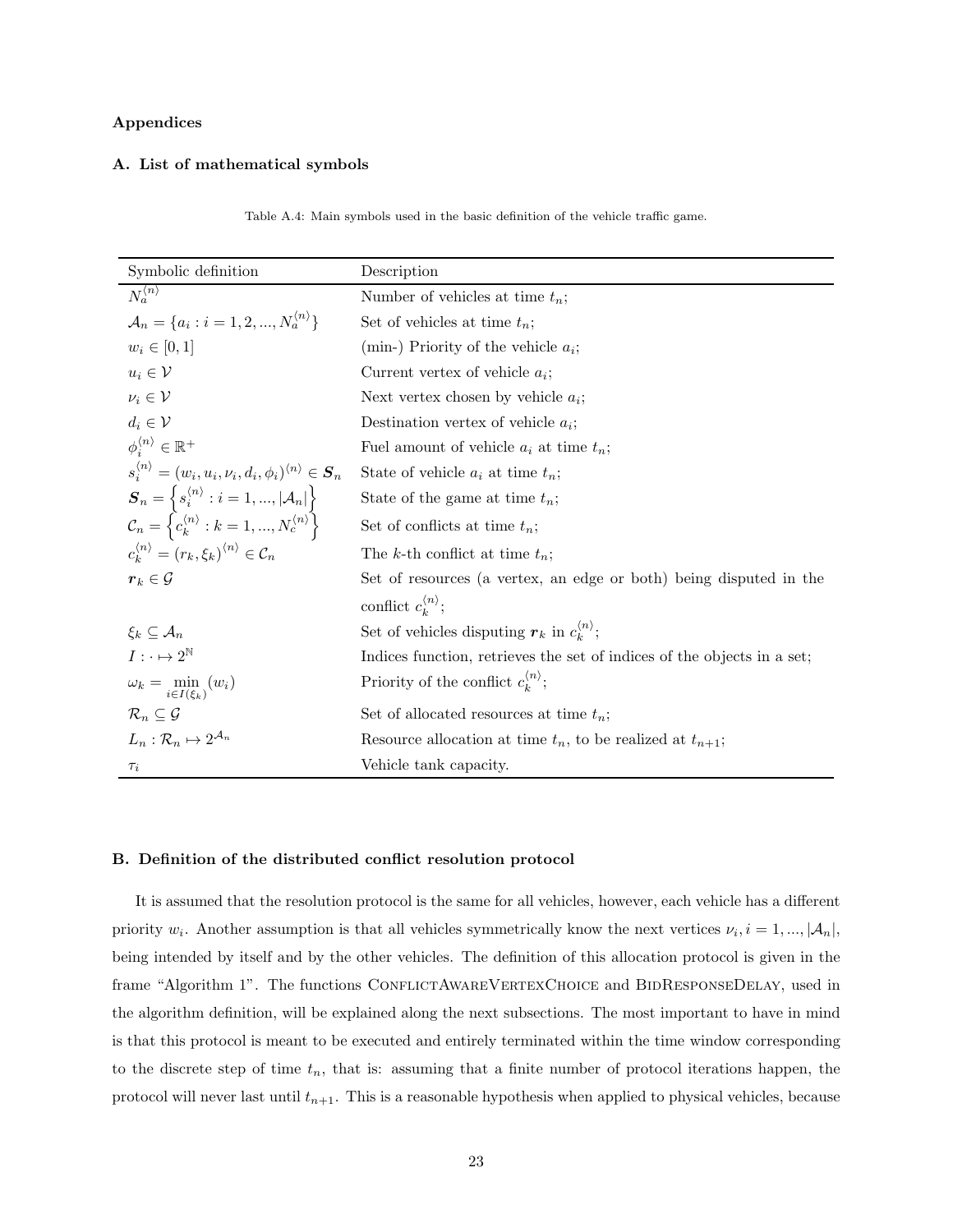usually, the computing and communication time is negligible when compared to the movement of physical bodies.

It is also important observing that the protocol never obliges a vehicle to choose some vertex or edge, allowing free will in this choice. However, the vector  $\mathbf{w} = (w_i)_{i=1,\dots,N_a^{(n)}}$  establishes a priority for each vehicle and, consequently, to their associated conflicts. These priorities help to define the order in which the vehicles make their choices and register them in the allocation map  $L_n$ . This allocation protocol is guaranteed to terminate in a finite number of steps because each vehicle has a hard deadline to choose its next route segment, however, it is not guaranteed to be free of encounters.

Another key aspect of this protocol it that has an auction for deciding which vehicle will be the first to alternate its path in case of conflict. It is a single bid, worst price auction, where the "winner" vehicle is actually the loser, because, assuming that the bids are issued at approximately the same time, the smallest  $\Delta_i$  will be the first to alternate path, according to that logic. This feature of the protocol makes it a special type of deferred acceptance matching mechanism [23, 24], with matching between vehicles and vertices.

In order to analyze the behavior of this resource allocation protocol, it is worthwhile having a clear and direct relation between the vehicles' priorities and the probability of losing the alternation auction, so as that the vehicle with the highest priority value  $w_i$  (the least prioritary in the order) has the highest probability of alternating. Thus, taking the normalized vector of priorities  $W$  obtained in line 11 of algorithm 1, each of its components  $W_i$  is defined to be the probability of vehicle  $a_i$  losing the alternation auction. The relationship that has to be imposed between  $W_i$  and the stochastic distribution of  $\Delta_i$  is analyzed in the following subsection.

#### B.1. Path alternation auction

The goal here is to simulate a sealed first-price auction game, where each of the n players has winning probability  $W_i$  (obviously,  $\sum_{i=1}^n W_i = 1$ ), and their bid functions  $b_i : [0,1] \mapsto \mathbb{R}^+$  have to be calculated to meet the  $W_i$ ;  $b_i$  is a non-decreasing function of the player's valuation  $v_i$ . Supposing that the value  $v_i \in [0,1]$ of each player is stochastically distributed according to a probability density function  $g_i$ , how can the bid functions  $b_i(v_i)$  be determined to match the  $W_i$ ?

Without loss of generality, it can be assumed that  $b_1(1) \leq b_2(1) \leq ... \leq b_{N_a^{(n)}}(1)$ . For a better understanding of the problem, initially it is assumed that  $N_a^{(n)} = 2$ . Being  $W_2$  the probability of the player 2 winning, this event can be partitioned in two sub-events:

$$
W_2 = \Pr\{b_1(v_1) < b_2(v_2)\}\tag{B.1}
$$

$$
= \Pr\{b_1(v_1) < b_2(v_2) \land b_2(v_2) < b_1(1)\} + \Pr\{b_1(v_1) < b_2(v_2) \land b_2(v_2) \ge b_1(1)\} \tag{B.2}
$$

and each of the terms can be treated separately. The second one is simpler, because the  $b_i$  functions are non-decreasing and, as consequence, one event in the conjunction is implied by the other (approximately, because there is a non-strict inequality; however, it can be assumed that probabilities of exact values are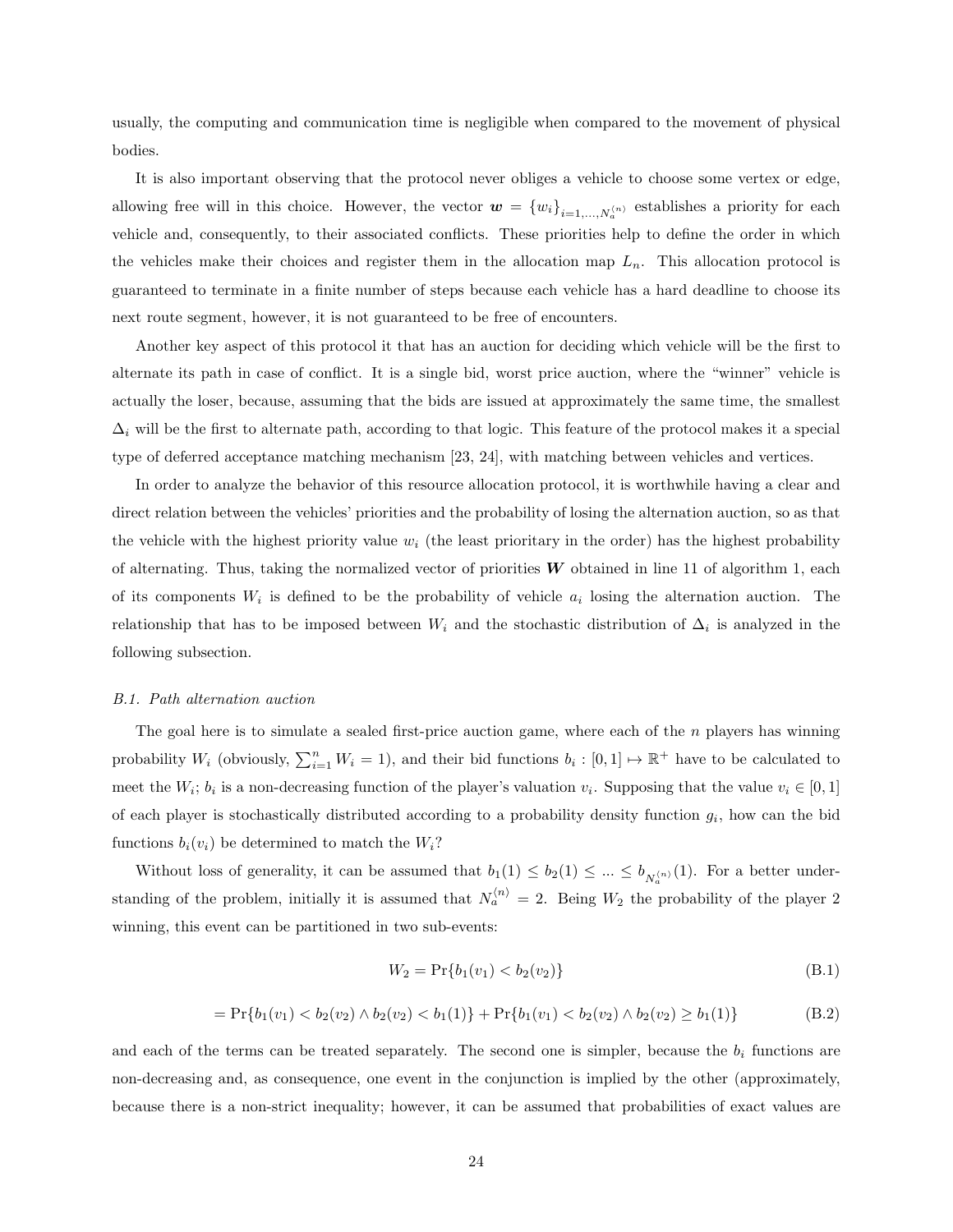|          | 1: continue $\leftarrow$ true;                                                                                                                              |
|----------|-------------------------------------------------------------------------------------------------------------------------------------------------------------|
|          | 2: while continue and $L_n[\mathcal{R}_n] \neq \mathcal{A}_n$ do                                                                                            |
| 3:       | Choose $\nu_m$ based on the own routing strategy and broadcast it;                                                                                          |
| 4:       | Determine $\mathcal{C}_n$ based on $\nu_i, i \in I(\mathcal{A}_n);$                                                                                         |
| 5:<br>6: | $\bigwedge_{k\in I(\mathcal{C}_n),m\in\{1,,N_a^{(n)}\}} ((a_m\notin \xi_k)\wedge (w_m<\omega_k)))$ then<br>if<br>ALLOCATE $(m, \nu_m, \mathcal{R}_n, L_n);$ |
| 7:       | $\text{continue} \leftarrow \text{false};$                                                                                                                  |
| 8:       | else                                                                                                                                                        |
| 9:       | $j \leftarrow \arg \min_{k \in I(\mathcal{C}_n)} (\omega_k);$                                                                                               |
| 10:      | if $a_m \in \xi_j$ then                                                                                                                                     |
| 11:      | $W \leftarrow \text{NORMALIZEDPRORITIES}(I(\xi_j))$ ;                                                                                                       |
| 12:      | $\Delta_m \leftarrow$ BIDRESPONSEDELAY $(W, m)$ ;                                                                                                           |
| 13.      | $\tau_m \leftarrow t_n + \Delta_m;$                                                                                                                         |
| 14.      | <b>wait</b> until other vehicle has changed vertex choice <b>or</b> $t \geq \tau_m$ ;                                                                       |
| 15:      | if $t \geq \tau_m$ then                                                                                                                                     |
| 16:      | $\nu_m \leftarrow \text{CONFLICTAWAREVERTEXCHOICE}(\mathbf{r}_j, \mathcal{R}_n, m);$                                                                        |
| 17:      | ALLOCATE $(m, \nu_m, \mathcal{R}_n, L_n);$                                                                                                                  |
| 18.      | Broadcast the new values of $(\nu_m, \mathcal{R}_n, L_n)$ ;                                                                                                 |
| 19:      | continue $\leftarrow$ false;                                                                                                                                |
|          | 20: <b>procedure</b> ALLOCATE $(m, v, \mathcal{R}_n, L_n)$                                                                                                  |
| 21:      | $\mathcal{R}_n \leftarrow \mathcal{R}_n \cup \{v, (u_m, v)\};$                                                                                              |
| 22:      | $L_n(v) \leftarrow L_n((u_m, v)) \leftarrow \{a_m\};$                                                                                                       |
|          | 23: function NORMALIZEDPRIORITIES $(\mathcal{K})$                                                                                                           |
| 24.      | Create the vector <b>W</b> s.t. $W_i = w_{k_i}, k_i \in \mathcal{K}, i = 1, ,  \mathcal{K} ;$                                                               |
| 25.      | $\alpha \leftarrow (\sum_{i \in \mathcal{K}} W_i)^{-1};$                                                                                                    |
| 26:      | Create the vector $\overline{W}$ s.t., initially, $\overline{W}_i =  \mathcal{K} ^{-1}, i = 1, ,  \mathcal{K} $ ;                                           |
| 27:      | if $W > 0$ then                                                                                                                                             |
| 28.      | for $i \leftarrow 1$ to $ \mathcal{K} $ do                                                                                                                  |
| 29:      | $\overline{W_i} \leftarrow \alpha W_i;$ return $\overline{\pmb{W}};$                                                                                        |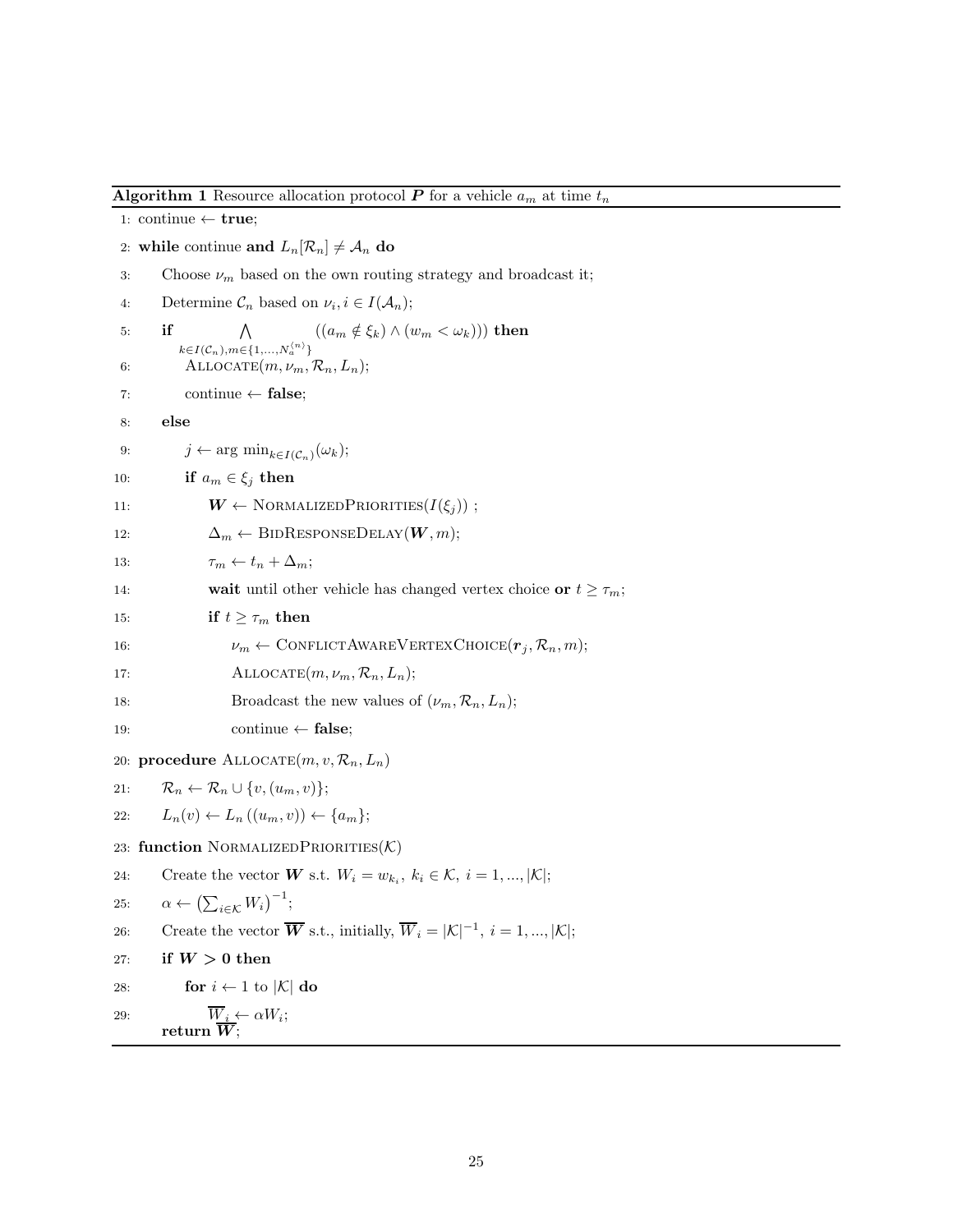zero). Hence, the implied event can be eliminated:

$$
Pr{b_1(v_1) < b_2(v_2) \land b_2(v_2) \ge b_1(1)} = Pr{b_2(v_2) \ge b_1(1)}\tag{B.3}
$$

These probabilities can be calculated using the density functions  $g_i$ , as long as the events to be measured determine the limits of integration. For (B.3), the calculation is:

$$
Pr{b_2(v_2) \ge b_1(1)} = \int_{b_2^{-1}(b_1(1))}^{1} g_2(v_2) dv_2
$$
\n(B.4)

The first term of  $(B.2)$  is a little more elaborate and needs a double integral on  $v_1$  and  $v_2$ :

$$
\Pr\{b_1(v_1) < b_2(v_2) \land b_2(v_2) < b_1(1)\} = \int_0^{b_2^{-1}(b_1(1))} \int_0^{b_1^{-1}(b_2(v_2))} g_2(v_2) g_1(v_1) \mathrm{d}v_1 \mathrm{d}v_2 \tag{B.5}
$$

Thus the equation for  $W_2$  described by the pdf's is:

$$
W_2 = \int_0^{b_2^{-1}(b_1(1))} \int_0^{b_1^{-1}(b_2(v_2))} g_2(v_2) g_1(v_1) \mathrm{d}v_1 \mathrm{d}v_2 + \int_{b_2^{-1}(b_1(1))}^1 g_2(v_2) \mathrm{d}v_2. \tag{B.6}
$$

Complementarily, the obtention of  $W_1$  initiates by defining

$$
W_1 = \Pr\{b_1(v_1) > b_2(v_2) \land b_2(v_2) < b_1(1)\},\tag{B.7}
$$

because  $Pr{b_1(v_1) > b_2(v_2) \land b_2(v_2) \ge b_1(1)} = 0$ . From that, one obtains

$$
W_1 = \int_0^1 \int_0^{b_2^{-1}(b_1(v_1))} g_1(v_1) g_2(v_2) \mathrm{d}v_2 \mathrm{d}v_1 \tag{B.8}
$$

This deduction can be generalized for any number m in a set  $\{1, 2, ..., N_a^{(n)}\}$ , and the outline of this generalization is: start by defining

$$
P_{m|q} = \Pr\left\{ \left( \bigwedge_{r \neq m} b_m(v_m) > b_r(v_r) \right) \bigwedge b_{q-1}(1) \leq b_m(v_m) < b_q(1) \right\} \tag{B.9}
$$

where, by definition,  $b_0(1) = 0$ , and the event being measured implies that  $b_r(v_r) < b_q(1)$ ,  $\forall r$ . The rightmost event in  $(B.9)$ , when varied in q, defines a partition of the probability space, so it is possible to define the probability  $W_i$  of a player as

$$
W_m = \sum_{q=1}^{m} P_{m|q},
$$
\n(B.10)

having in mind that  $Pr{b_m(v_m) \ge b_q(1)} = 0$  for  $q > m$ . This fact has to be used when defining the limits of the nested integrals of the  $g_i$ 's.

In order to better grasp how this formulation can be concretized, the pdf's can be defined as  $g_i = 1$ ,  $\forall i$ , corresponding to uniform distributions in the interval [0, 1], and the bid functions defined as  $b_i(v_i) = B_i v_i$ , with  $B_i$  scalar constant in the same interval [0, 1]. This conducts to perhaps the simplest way to answer to the question on how to define the bid functions  $b_i$  when the winning probabilities  $W_i$  are given. However, the equations elaborated above are explicit for  $W_i$  given  $b_i$ , so if the formulation is inverted, i.e., find  $b_i$  given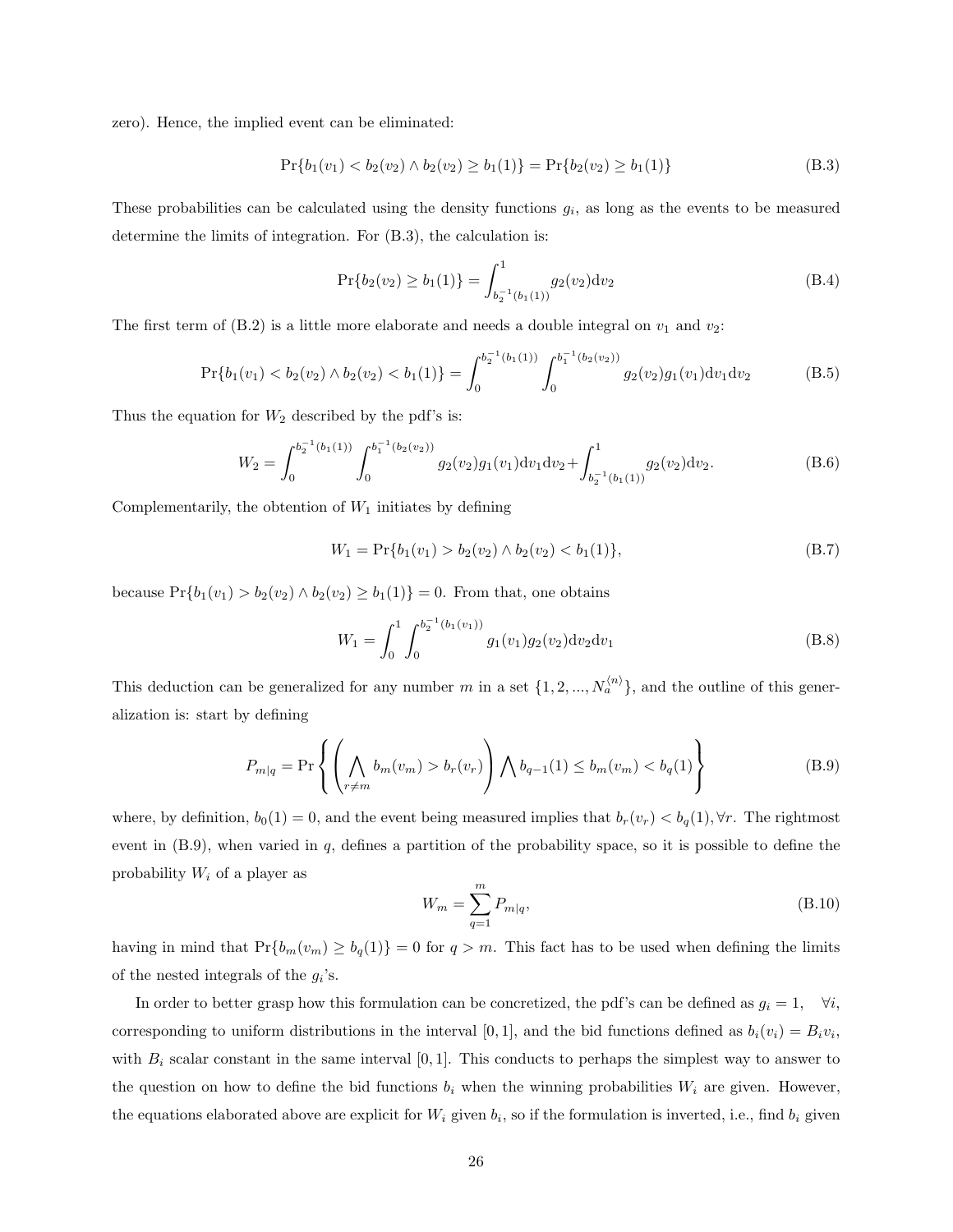$W_i$ , as it was in the question initially posed, the equations have to be gathered in a system of equations that, when solved, allow to determine  $B_i$ 's for the given  $W_i$ 's. Besides that, one of the  $B_i$ 's has to be arbitrated, because, despite the fact that there are  $N_a^{(n)}$  instances of equation B.10, the actual number of independent instances is  $N_a^{(n)} - 1$  since, as W is a vector of probabilities, every instance can be substituted by  $W_i = 1 - \sum_{j \neq i} W_j$ , making it dependent on all others.

The mathematical formulation developed in this section enables defining the function BIDRESPONSEDELAY that is necessary in the definition of the resource allocation protocol  $P$ . The definition shown in the frame "Algorithm 2" is rather generic but its implementation is deducible from the explanations in this section. This function is needed only theoretically in order to demonstrate that the protocol  $\bm{P}$  is implementable as an actually decentralized protocol. However, the simulations performed for this paper are serial and need only the vector  $W$ . As these simulations explore the whole game trajectory space in a probabilistic way, and the exact values of  $\beta_m$  are not strictly necessary for determining the vehicles' trajectories, the results do not lose fidelity.

# Algorithm 2 Bid function for the alternation response delay

- 1: function BIDRESPONSEDELAY $(W, m)$
- 2: Let  $\beta_m$  follow an uniform distribution with limits  $(0, B_m]$ ;
- 3: Determine  $B_m$  from the system of equations based on equation B.10 and rationale in sub-section B.1;
- 4: Draw  $\beta_m \sim U(0, B_m);$
- 5: return  $1 \beta_m$ ;

#### B.2. Routing strategy

A very simple routing strategy could be: for the next vertex, choose the one which is the first in the shortest path to the destination and, in case of any conflict, all involved vehicles must start a roundabout maneuver and then finding an "exit" to the destination. This definition works also as a resource allocation protocol but, despite apparently effective, there could be overlapping of roundabouts and this situation would require higher level coordination. Although a multi-level coordination algorithm such as [45], the present study aims at not requiring hierarchical decision making and, under specific assumptions [13], purely distributed strategies can be more effective in solving conflicts. As the present study focuses on basic principles, the elaboration of complex cognitive strategies for the agents is avoided. A rather simple routing strategy is defined here, where the look-ahead time for conflict detection is just one time step. Because of this one-step approach, it is denominated a vertex choosing strategy, although each vehicle  $a_m$  still has an ulterior goal to accomplish, determined by its destination vertex  $d_m$ . This strategy is defined by means of the function CONFLICTAWAREVERTEXCHOICE shown below.

Two or more vehicles can occupy the same vertex simultaneously, however, in the present vehicle game, this is considered an unsafe situation that should be avoided, situation which is called a vertex encounter.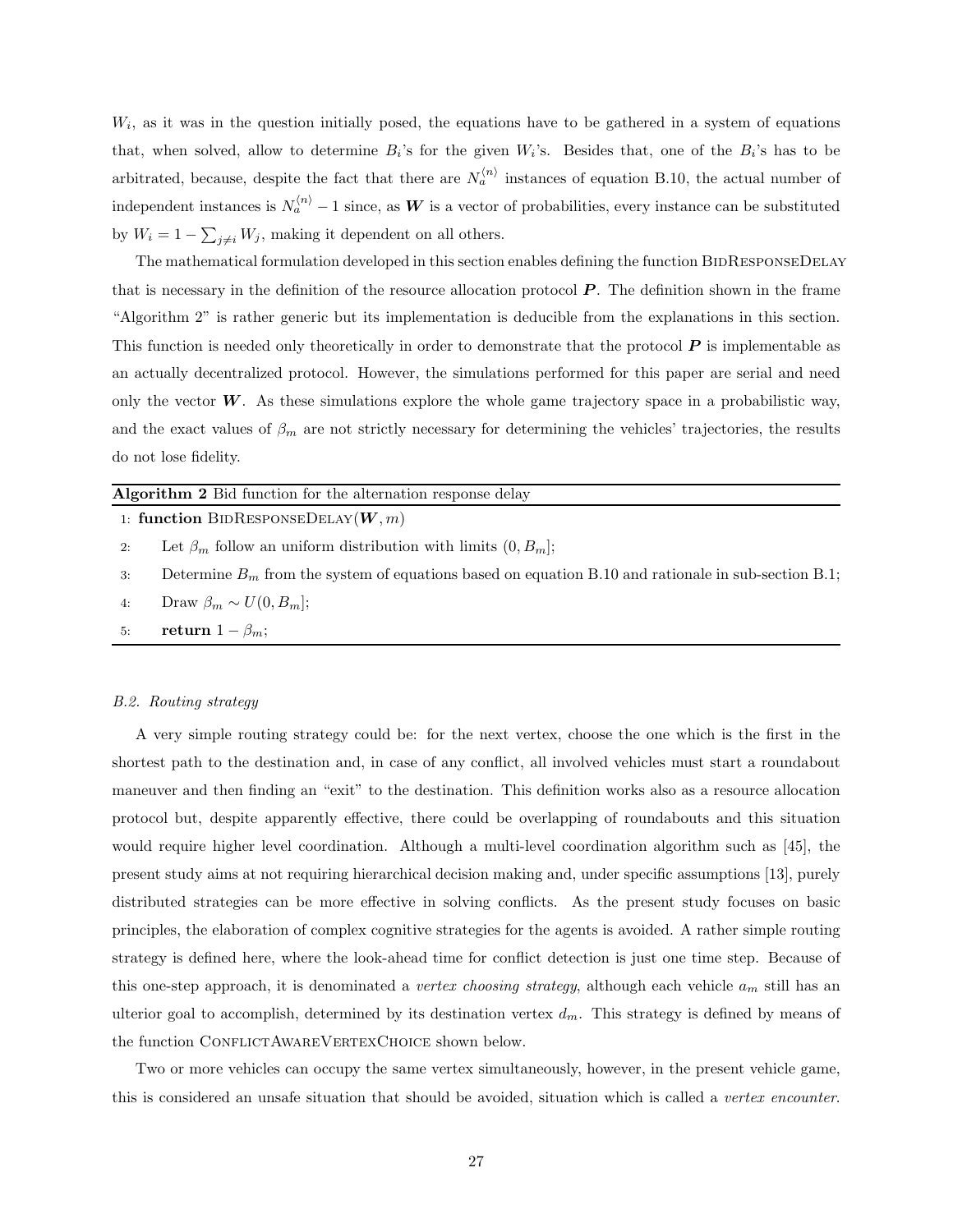Algorithm 3 Routing strategy N

|     | 1: function CONFLICTAWAREVERTEXCHOICE $(r, \mathcal{R}, m)$                                           |  |  |  |  |
|-----|-------------------------------------------------------------------------------------------------------|--|--|--|--|
| 2:  | Choose $\nu_m$ as the first vertex in the shortest path between $u_m$ and $d_m$ ;                     |  |  |  |  |
| 3:  | if $\nu_m \in \mathbf{r}$ or $(u_m, \nu_m) \in \mathbf{r}$ then                                       |  |  |  |  |
| 4:  | $\nu_m \leftarrow \text{ALTERNATE}(\mathcal{R}, m, \nu_m);$                                           |  |  |  |  |
| 5:  | return $\nu_m$ ;                                                                                      |  |  |  |  |
|     | 6: function ALTERNATE $(\mathcal{R}_n, m, \nu)$                                                       |  |  |  |  |
| 7:  | $\mathcal{I} \leftarrow \{(u_m, v) \in \mathcal{E}\}/(\mathcal{R}_n \cup \{(u_m, \nu)\});$            |  |  |  |  |
| 8:  | if $\mathcal{I} \neq \emptyset$ then                                                                  |  |  |  |  |
| 9:  | Among the paths which start with an edge in $\mathcal I$ and lead to $d_m$ , choose the shortest one; |  |  |  |  |
| 10: | Take $e_{\min} \in \mathcal{I}$ which is the first edge of the shortest path;                         |  |  |  |  |
| 11: | <b>return</b> the tip vertex of $e_{\min}$ which is not $u_m$ ;                                       |  |  |  |  |
| 12: | else                                                                                                  |  |  |  |  |
| 13: | return $\nu$ ;                                                                                        |  |  |  |  |

Distinctly, an *edge encounter* is said to happen at edge  $e$  and at time  $t_n$  when more than one vehicle uses  $e$ to move between the times  $t_{n-1}$  and  $t_n$ . Depending on the interpretation, an encounter may be associated with a collision, but this is a physical concept which is not in the scope of this analysis.

In order to validate the conflict resolution protocol and obtain a better understanding of how the protocol influences the dynamic of the vehicle game, a basic example is presented in the next section.

# C. Experiments for validation of the vehicle traffic game

#### C.1. Example of game trajectory tree

An example of game trajectory tree for the game with the tetrahedral instantiated in Section 2.2 is given in figure C.1, with priority vector  $\mathbf{w} = (0.5, 0.5, 0.5)$  for the vehicles.

This tree corresponds to the initial game configuration shown in the first column. For the same value of  $w$ , there are multiple trees, each one corresponding to an initial configuration. For this example, one of these initial configurations was arbitrarily selected. The columns of the table correspond to successive time steps, and the rows correspond to the trajectories. The initial state is shown on the left, and it may generate one of the three states in the second column, and so continue the game trajectories to the right. Each cell of the table represents a possible state of the vehicle game and is associated with a node of the tree of game trajectories, thus each table cell is referred to simply as a node. In each node, the game state uses the following convention: the rectangles represent the circuit vertices, and the number inside the rectangle represents a vehicle, that is, a vehicle id  $(1, 2, 3)$ . The arrows represent the *intended* route of a vehicle, which in this particular version of the game is just one hop between vertices. Thus, the arrows point to each vehicle's  $\nu_i$  (the next vertex, as in the definitions of the algorithm).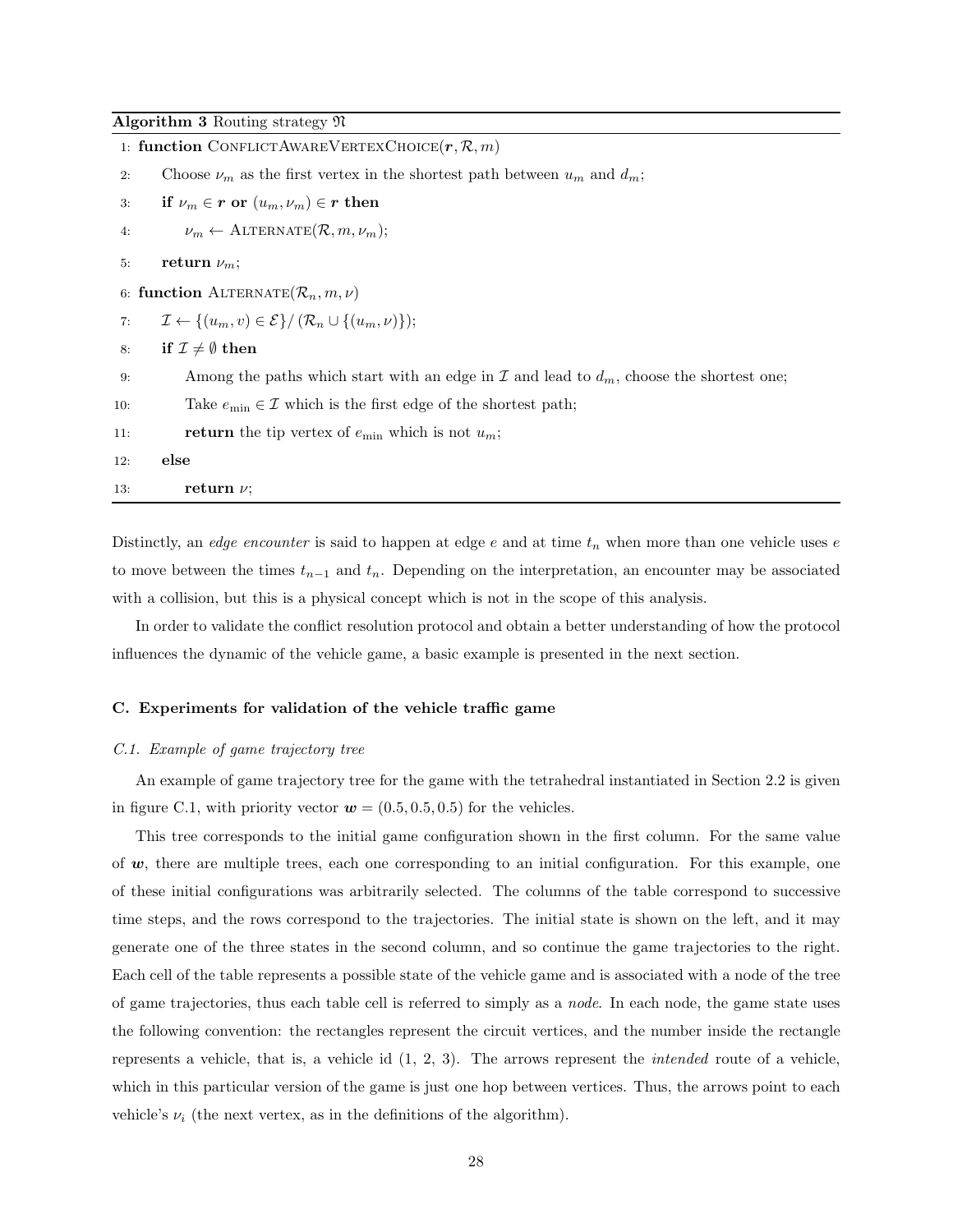

Figure C.1: Example of game trajectory tree, with  $w = (0.5, 0.5, 0.5)$  and initial state as depicted in the first column. Time is represented from left to right.

In the initial configuration of this version of the game, at  $t_1$ , the destination vertex  $d_i$  is equivalent to  $\nu_i$ , therefore, for succinctness, there is no explicit indication of this fact. Thus, at the instant  $t_1$ , vehicle 1 is at the top left vertex and intends to go to the top right vertex; similarly, vehicle 2 is at the bottom left vertex and intends to go to the top right vertex; and vehicle 3 is at the top right vertex and intends to go to the top left vertex. Thus, there is an edge conflict between vehicles 1 and 3, because both intend to use the same edge at the same time; and a vertex conflict between vehicles 1 and 2, because both intend to occupy the same vertex on the top right. The resource allocation protocol will be run by the vehicles and they may change their intents to avoid conflicts. The vehicles will move according to the changed intent and, because this allocation protocol is non-deterministic, tree branches are possible from this initial state, shown in the column  $t_2$ . In each of the nodes of the tree corresponding to the times  $t_2$  through  $t_4$ , the value of  $p_b$ corresponds to the probability of that branch being executed after the parent branch at its left is executed.

If a vehicle reaches its destination vertex, this fact is indicated by the solid black background on the vertex box. For example, in the upper node of the column  $t_2$ , vehicle 1 reached its destination, thus it is removed when time advances to the next time step. Following the sequence on the upper branch, vehicles 2 and 3 reach their respective destination vertices at time  $t_3$  and the game finishes at that branch. The last column of the table shows  $p_{\text{traj}}$ , which is the probability of that full trajectory being executed, corresponding to the product of the values of  $p<sub>b</sub>$  throughout the nodes it passes. It is important observing that the values of  $p_b$  do not trivially follow the values of  $w$ , because a game node may have multiple conflicts, as shown in the figure, and they are solved separately by the resource allocation protocol. The internal steps of conflict resolution at each step are not shown in figure C.1, otherwise, it would become too complicated.

The analyses presented in the following subsections rely on generating certain values for the priority vector  $w$  and, for each of them, generating and exploring the trajectory tree corresponding to every initial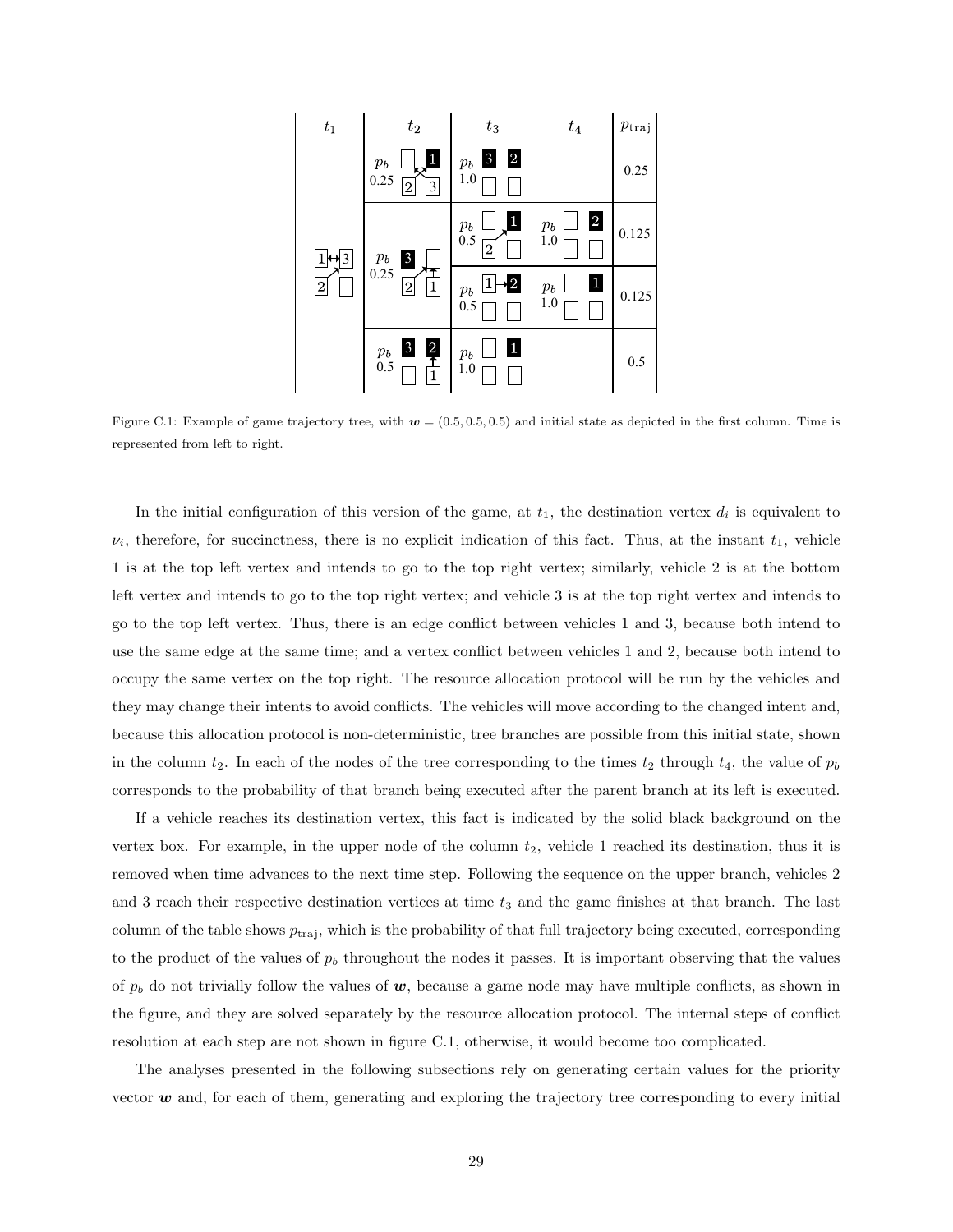game configuration.

## C.2. Starvation analysis

In this example the game begins with each vehicle having a fuel quantity  $\phi_i^{(0)} = 5$ ,  $\forall i$ . Each movement to an adjacent vertex consumes 1 unit of fuel, as well as for holding the current vertex, and the game is executed along the probabilistic trajectory trees, as explained above, for the values of priority vectors generated, enabling the estimation of the probability of encounter or starvation as function of the vector of vehicle priorities. In order to avoid that starvations generate encounters due to a stuck vehicle, the starved vehicle is automatically removed once its fuel becomes zero. This is plausible in the case of aerial vehicles, which cannot stay aloft without fuel.

The computation of the probabilities of starvation for this scenario is shown in figure C.2, where the probabilities are measured per vehicle. This computation explores every possible game trajectory in a game tree corresponding to a vector  $w$  and, using the  $w$  to calculate the probability of each trajectory, keeps initially a separate account for each vehicle id, then averages these accounts for the three vehicles with equal weights, generating a point in the graph corresponding to an instance of  $w$ . The same evaluation was performed for the Subcase I, where the circuit has loop edges at the vertices, thus allowing the vehicles to hold positions between successive time steps, ant for the Subcase II, where the circuit has no loop edges and, thus, the vehicles are not allowed to hold the same position between different time steps.

One of the clearest facts from observing figure C.2 is that Subcase II has much lower probability of fuel starvation everywhere. The reasons for this difference will be discussed in the following sections. Another feature noticeable in this figure is that the cases with two or more vehicles having the same priority value  $w_i$ are the most critical ones, with higher probabilities of starvation. This feature is similar for both subcases I and II, but with some differences. In Subcase II, if one or two vehicles have priority zero, there occurs no starvation. Besides, the lines of equality are more pronounced in Subcase I. Behind this observation is a characteristic of the resource allocation protocol, by which if two or more vehicles have first priority, they become equally important, and this introduces some disorder. However, the case without holdings is a little more robust to that situation, thus the regions of equality are more diffuse.

#### C.3. Overlapping analysis

In order to do a rigorous evaluation of the effectiveness of the conflict resolution protocol in avoiding vehicle overlappings, the whole space of combinations of the priority vector  $w$  must be taken into account. On the one hand, it is impossible to cover every combination, because it has continuous components. One the other hand, though, values in this space can be put in equivalence classes, within each of them any value generates a certain structural configuration of nodes of the trajectory tree or a permutation of nodes with equivalent structure (some tree mirrorings preserve equivalence). Although the vehicle priorities in the nodes vary from one tree to another generated in the same equivalence class, these priorities are not relevant to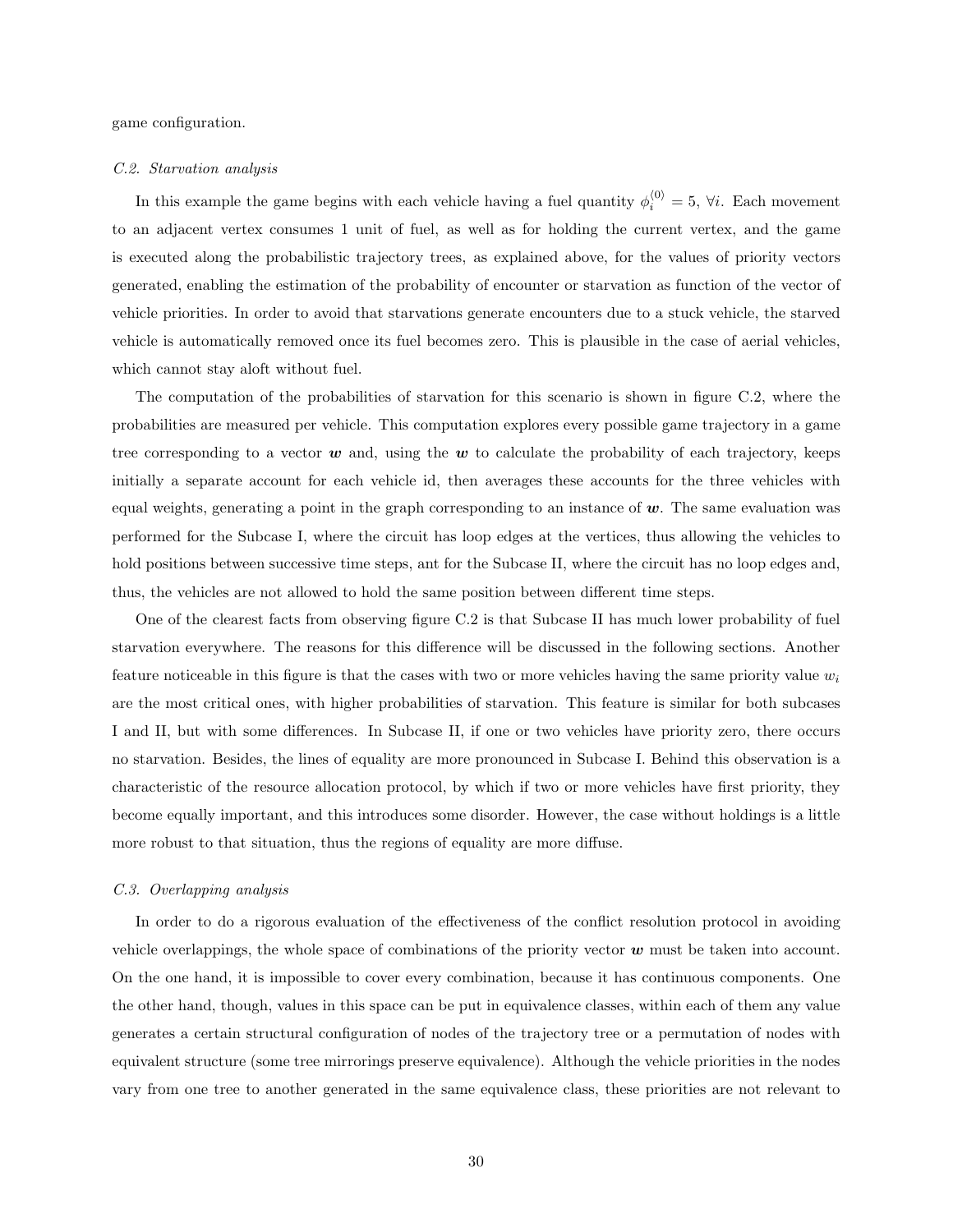Probability of starvation as function of w, for  $\phi_i^{\langle 0 \rangle} = 5$ 

Subcase I: Holding position allowed / circuit with loop edges



Figure C.2: Probability of vehicle starvation, as function of the vector of vehicle probabilities, in the case of limited fuel, initially  $\phi_i^{\langle 0 \rangle} = 5, \ \forall i.$ 

check whether or not there are overlappings or starvations in the nodes, what matters is their rank order, and so it is enough to analyze just one vector value inside the equivalence class.

According to the resource allocation protocol  $P$  and the routing strategy  $\mathfrak{N}$  (Algorithm 3), the influence of the vehicles' priority vector  $w$  in defining the trajectory trees is distinguished by the combination of cardinalities of its component values, according to the classes shown in table C.5.

Because the resource allocation protocol necessitates a tie-breaking rule when two vehicles have the same priority value, there is one case where not only the cardinality of the priority values matters, but also the order in which they appear, and this is the reason why the case  $(x, x, z)$  is in a category distinct than that of  $(x, z, x)$  and  $(z, x, x)$ . According to the routing strategy for individual vehicles, it makes difference in some of these combinations if the lowest priority values are 0 or not. In the case of  $(0, 0, 0)$  and  $(z, z, z)$ , this doesn't matter because the normalization makes them all with equal alternation probability; but, in the case of classes  $3^*$  and 3, the difference between 0 and x does matter because, in the case of priority value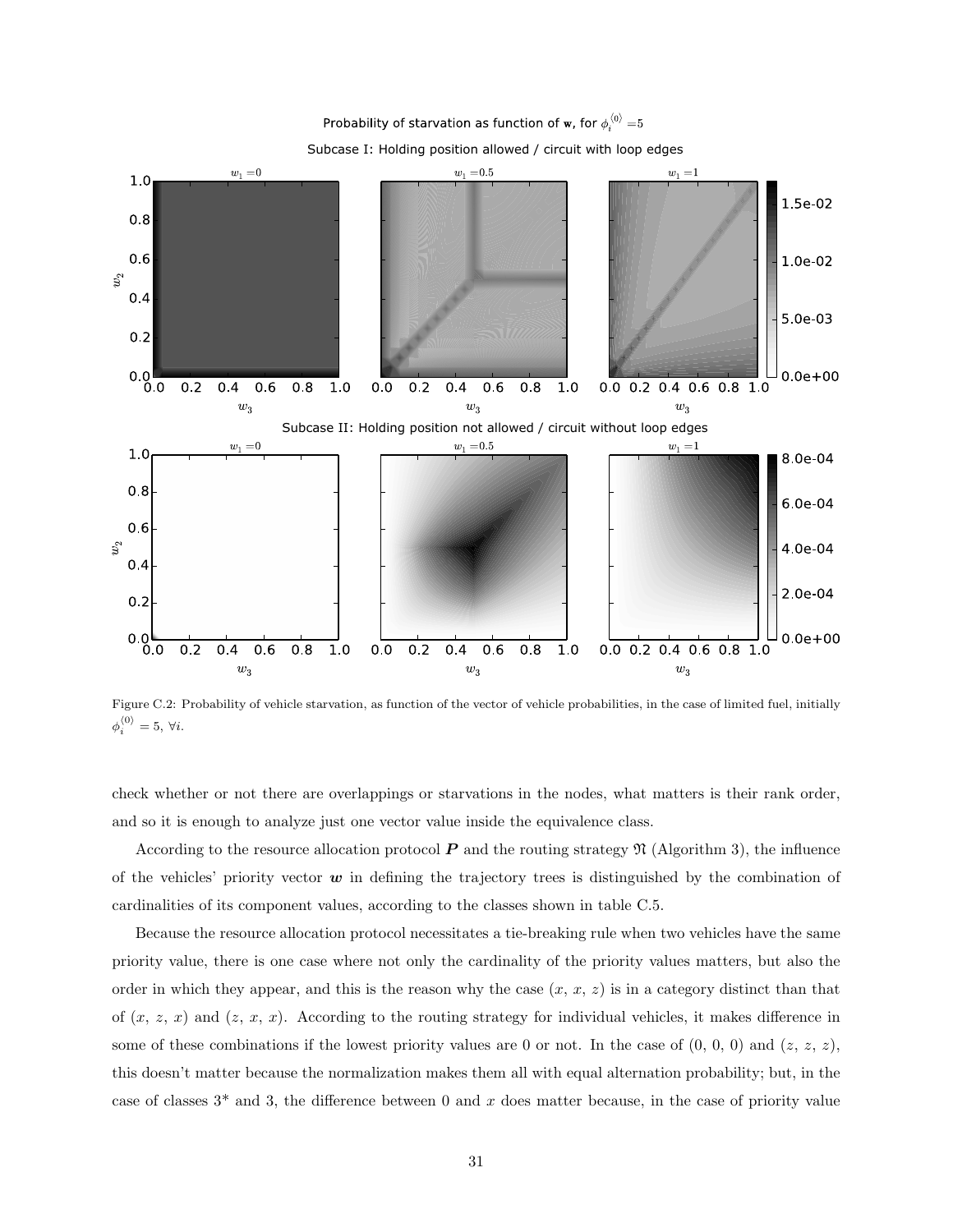|      | Class no. Members of the equivalence class of $w$ , |
|------|-----------------------------------------------------|
|      | with $0 < x < y < z \leq 1$ for each line below.    |
| 1    | $\{(0, 0, 0), (x, x, z), (z, z, z)\}\$              |
| $2*$ | $\{(0, 0, z)\}\$ and permutations.                  |
| 2    | $\{(x, z, x), (z, x, x)\}.$                         |
| $3*$ | $\{(0, y, z), (0, z, z)\}\$ and permutations.       |
| 3    | $\{(x, y, z), (x, z, z)\}\$ and permutations.       |

Table C.5: Equivalence classes of vehicle priority vectors regarding the trajectory trees generated.

0, the probability that the corresponding vehicle loses the route alternation auction is zero, therefore it will never alternate vertex; regarding classes 2\* and 2, the distinction in the conflict resolution is a little more complicated because, when a conflict occurs between the two vehicles with priority value 0, both vehicles may alternate, but in a conflict involving one vehicle with priority 0 and another with higher priority value, the vehicle with 0 will never alternate. Besides these distinctions, it seems a little odd that  $(x, x, z)$  is in equivalence class 1, but this happens because the vehicle ids are used to tie break resolution of simultaneous conflicts with vehicles with same priority values, with lower ids being solved first, making the first two cases in class 1 structurally equivalent to the third. Examples of concrete class members are shown in table C.6.

Thus, having 5 equivalence classes of game trajectory tree, and multiplying this number by the 648 initial vehicle configurations, the resulting 3,240 trajectory trees generated were exhaustively examined in search of overlappings, and none of such was found. A similar verification was performed without holding position / loop edges and similarly no overlapping was found.

## C.4. Non-termination analysis

It was not presented a proof that the routing strategy defined above terminates, i.e., that all vehicles are guaranteed to reach destination at the end of the game. This strategy is invariant for any time step and individual player, therefore it is natural to expect that in some cases the game will enter into a perpetual cycle and not terminate. Indeed it was observed that some sequences of route alternations of the vehicles are cyclical. In such cases, it happens that all vehicles successively alternate path, due to the existence of chained conflicts that, because of the distributed nature of the protocol, cannot be solved with the guarantee that no new conflicts will be generated. In order to evaluate the probability with which this occurs, the trajectory trees are once again employed and, when a game state is repeated, the game trajectory is terminated at this node. Strictly speaking, these "pruned" trees do not allow evaluating the exact probability of infinite trajectories, because at any non-terminal node of the tree, the result of further alternation auctions may lead to terminal nodes, and it is hard to check if this probability is actually computable. On the other hand, admitting that the probability of an infinite trajectory is equal or lower than the probability of reaching the first repeated node in the trajectory tree, it is possible to obtain upper bounds for probabilities of infinite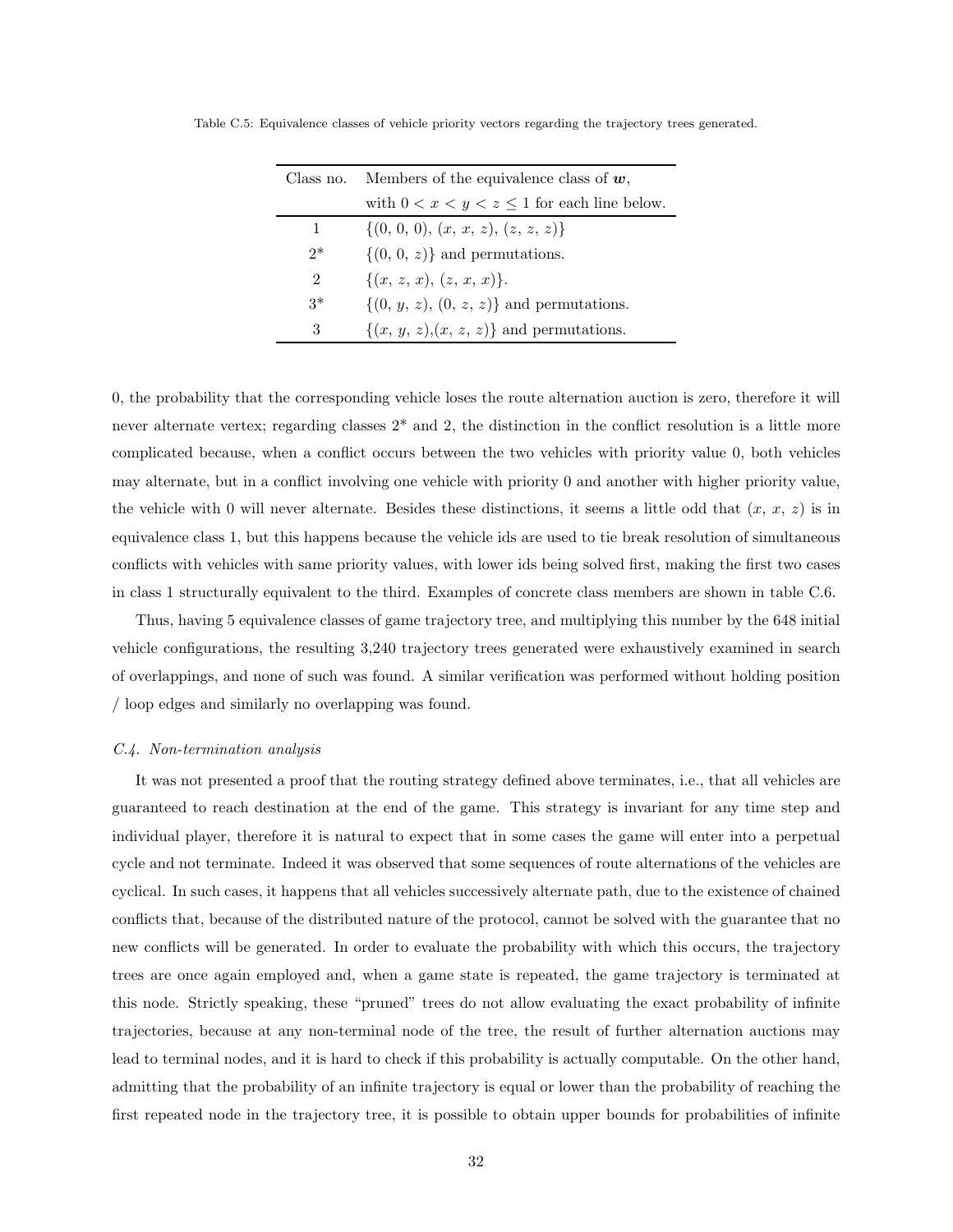trajectories. However, it is recommendable to know the maximum length of trajectories without cycle in order to assess if it is computationally safe to completely drop the restriction on fuel for obtaining the trajectory trees. For the case without holding / loop edges, there are 648 possible states for three vehicles in the tetrahedral circuit network, which is the number of initial game configurations, previously explained. For the case with holding / loop edges, there are 1536 possible states for three vehicles in the circuit network. This number is higher because the loop edges can be used after the game starts  $(4^3 \text{ combinations of vehicle})$ intent instead of  $3^3$ ).

Following the same reasoning, when a vehicle leaves the game after reaching its destination, leaving two vehicles, there may be more 108 states without loop edges and 192 states with loop edges in the circuit. When the next vehicle leaves and just one vehicle remains, the routing strategy does not allow holding position, in which case the latter would go directly to the destination vertex in one step, therefore there is just one possible state. So, the upper bound for the length of a non-cycling trajectory is  $648 + 108 + 1 = 757$ for the circuit without loop edges and  $1536 + 192 + 1 = 1729$  with loop edges. Thus, leaving the amount of fuel of each vehicle equivalent to these amounts, in the respective cases, is equivalent to having unlimited fuel. Doing so for the case without loop edges, the computation of the upper limits of the probabilities of non-termination is obtained as in figure C.3.



Figure C.3: Upper limit for the probability of non-termination of the game as function of the vector of vehicle priorities, in the case of unlimited fuel; holding position not allowed / no loop edges in the circuit.

As it can be observed, the aspect of the shadows is similar to that of figure C.2, Subcase II, but with higher values. This allows concluding that trajectory cycles happen with a significant frequency and it is very likely that they are the causes of vehicle starvation observed in the case of limited fuel. The next section helps to shed more light on this relationship.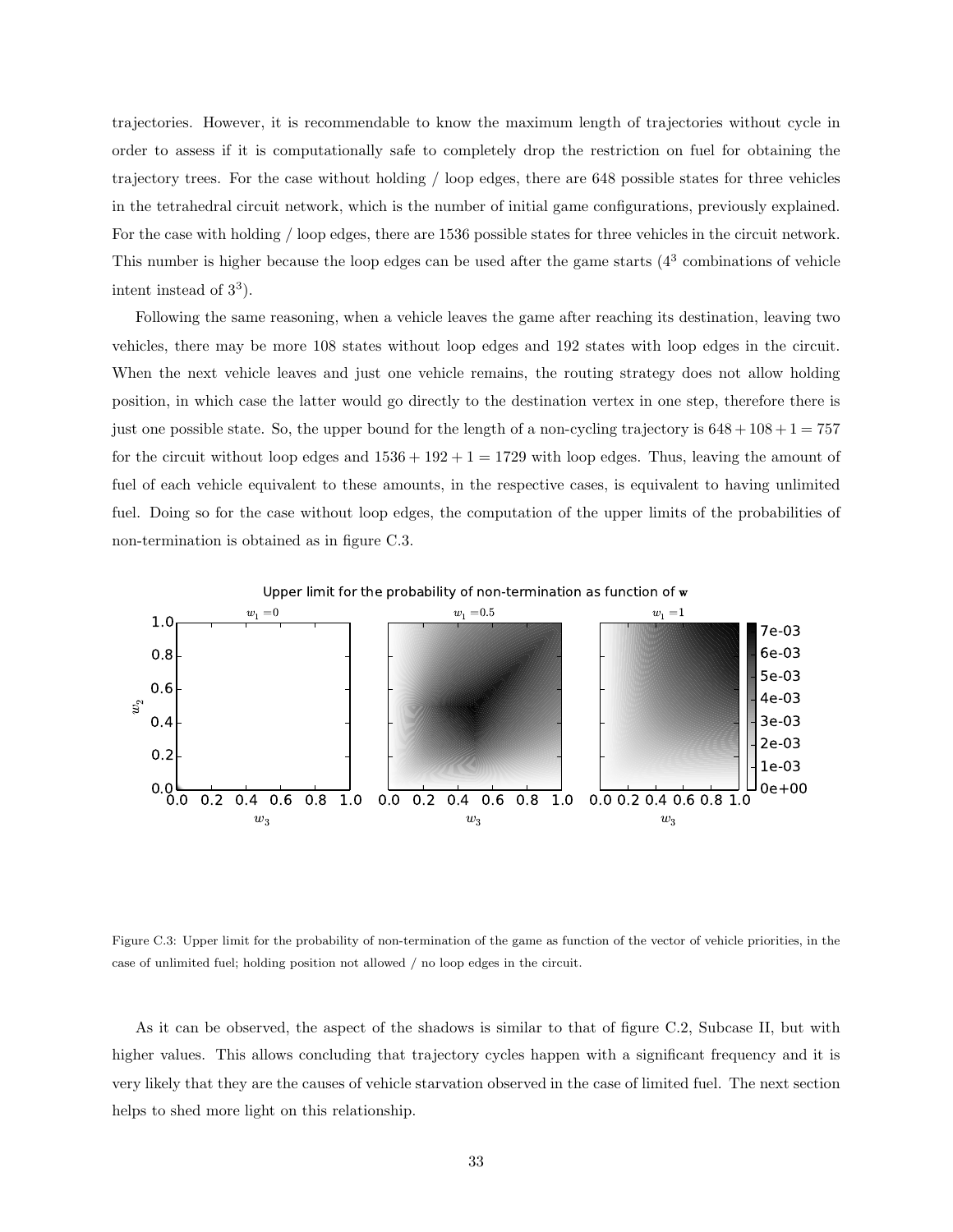It was not possible to perform a similar analysis for the case with holding position / loop edges, because the computing time exploded. Only for a single value of the priority vector  $w$ , the computation went on for more than 10 hours without generating the probability value for that point, even using the lower limit of 757 units of fuel, so it was interrupted and deemed unfeasible. The reasons behind this problem are related to the discussion of the following section.

#### C.5. Finding a measure of effectiveness of the joint routing strategy

The routing strategy shown above uses a low degree of intelligence, in the sense that it does not explore future unfoldings of the decisions taken at present. If knowledge of future states of the game is to be used [45], this would require more computational power, more software development effort and, in many cases, the stochastic nature of the game being played makes impossible to completely eliminate the uncertainties. The analyses of encounter, starvation and non-termination rates, performed in the previous sections, are computationally costly and targeted on specific effects of the routing strategy associated with priority vectors, still not elucidating common causes of these effects. As usual in science, finding common causes of distinctly observed effects help not only the comprehension of underlying phenomena, but also to find systematic methods of improving the performance of an engineering system.

The first step towards finding a general analysis rule is to check the distribution of game trajectory lengths associated with each initial configuration. As pointed out previously, the trajectory trees can be grouped into equivalence classes for ranges of vehicle priority vectors, as shown in table C.5. One representative for each of these classes was generated, using elements from  $\{0, 0.5, 1\}^3$ . Obtaining the simulation trees for these representatives and registering their maximum lengths, it was possible to come up with the data in table C.6.

A possible measure of strategy performance is Shannon's information entropy applied to the game trajectories generated by an initial game configuration, given by the following formula:

$$
-\sum_{i} p_i \log_2 p_i, \tag{C.1}
$$

where each i corresponds to a single game trajectory, and  $p_i$  the probability of that trajectory being executed. This calculation was performed for the different classes of priority vector  $w$  and shown in table C.6. Fixing a value assigned to  $w$ , shown in the second column of table C.6, the calculation of the entropy according to equation C.1 was done for each of the 648 initial game configurations, and their maximum value was taken, and this resulted in the values shown in the two cases of the column "Entropy" in the same table C.6. The case "Hold" corresponds to the case where the game allows holding position (i.e. the circuit has loop edges) and the case "No hold" corresponds to the opposite case. All the values of  $w$  in the same class produce the same result. Another information present in the table is the maximum length of non-cycling trajectories, in the third column and, besides, if that class of  $w$  produces infinite, cycling trajectories, this is indicated with "Yes" or "No" in the column "Has cycles?". These results are also distinguished for the cases "Hold" and "No hold".